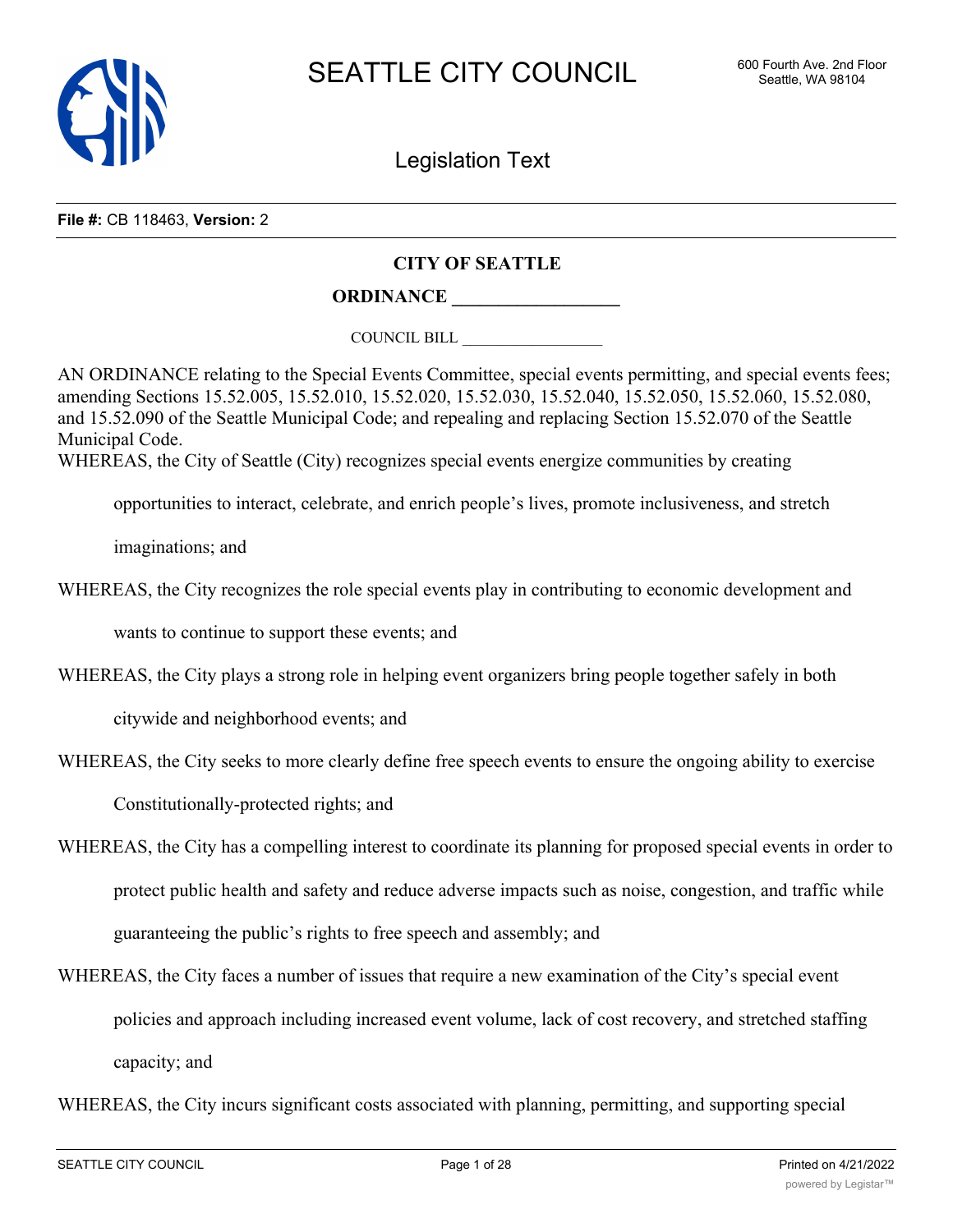events, and the existing fee structure does not allow the City to recover a reasonable amount of its costs to ensure on-going viability to support special events; and

- WHEREAS, the primary purpose of parks is to provide the public the opportunity to enjoy natural beauty and recreational opportunities, and the primary purpose of streets and sidewalks is to provide a public rightof-way for a wide variety of transportation, transit, and pedestrian uses; and
- WHEREAS, in addition to their primary purpose, a principle use of parks, streets and sidewalks, and other public places is to provide venues for a wide variety of public events and for the public to exercise their rights of free speech and assembly unless such uses are strictly incompatible with their function; and
- WHEREAS, the City has no interest in basing special event permitting decisions, including decisions regarding reasonable permit conditions, on the content or viewpoint of any message of any proposed event, but does have the responsibility to develop reasonable and effective time, place, and manner conditions based upon such public safety factors such as the presence of dangerous activities, articles, or structures; the handling of food or other substances that pose a risk to public health; anticipated crowd size; anticipated crowd, pedestrian, and traffic control issues; anticipated noise, congestion, and parking problems; impact on neighborhoods; historical problems associated with events; and the event's or event organizer's compliance with previous permit conditions designed to deal with those issues and problems; and
- WHEREAS, while the City supports the use of special events to promote economic development, and commercial speech is afforded constitutional protection and may be used in special events on public property, the City finds that it has a compelling interest in preventing taxpayer subsidy of commercial events that promote private gain; and
- WHEREAS, the City wants to provide event organizers with an efficient permitting process and when permits are denied, prompt administrative review of permit denials;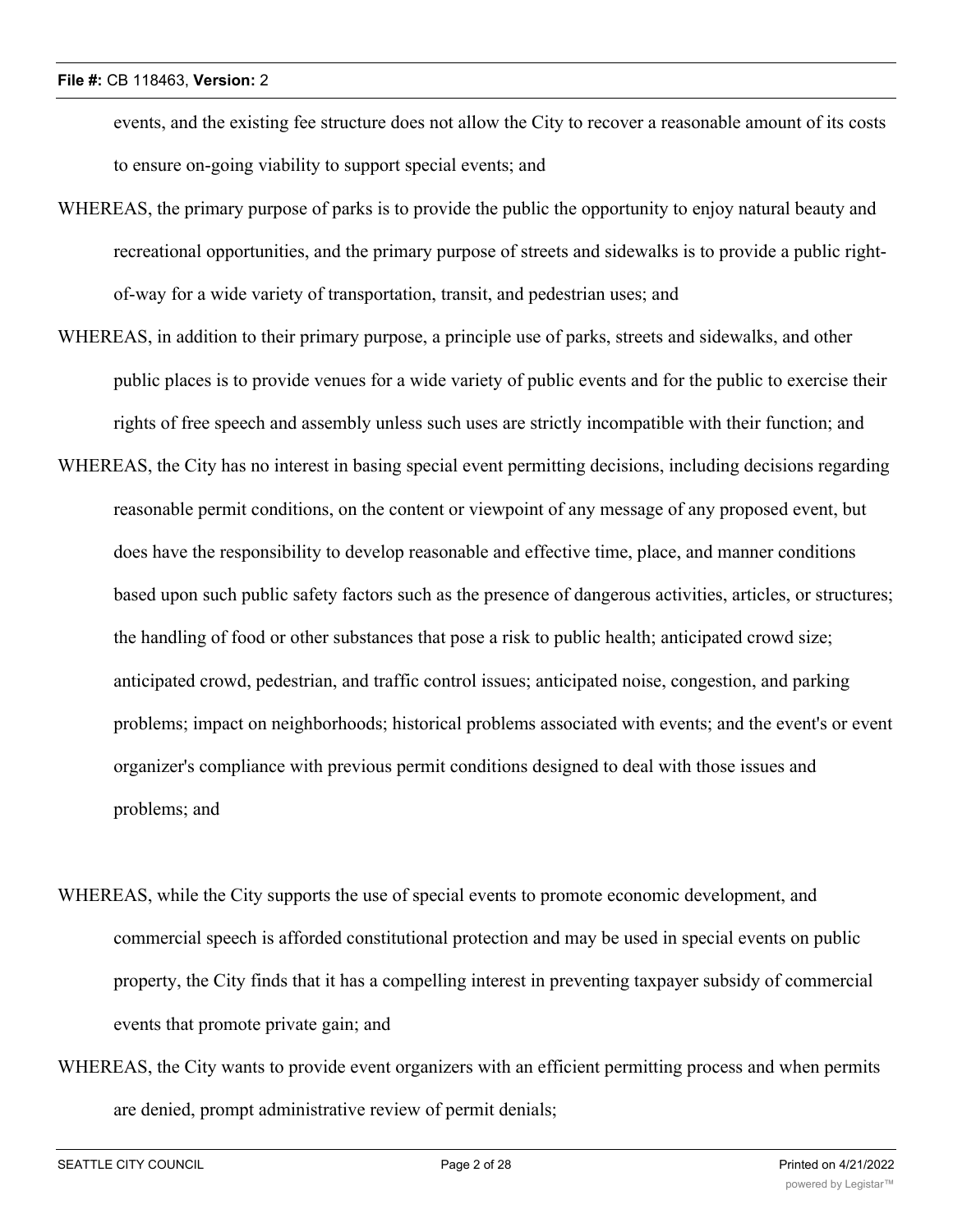### NOW, THEREFORE,

## **BE IT ORDAINED BY THE CITY OF SEATTLE AS FOLLOWS:**

Section 1. Section 15.52.005 of the Seattle Municipal Code, enacted by Ordinance 120631, is amended as follows:

## **15.52.005 Definitions ((.))**

The following terms, when used in this ((chapter)) Chapter 15.52, shall have the following meanings:

"Bridge" means any bridge in the city limits of Seattle.

"Commercial activity" means any activity engaged in with the object of monetary profit, gain, benefit, or advantage, including bartering.

"Downtown core" means the area bounded by Denny Way to the north, Yesler Way to the south, the Elliott Bay waterfront to the west, and Interstate 5 to the east, and the area bounded by Roy Street to the north, Denny Way to the south, 1st Avenue North to the west, and Aurora Avenue North to the east.

"Expressive activity" means conduct, the sole or principal object of which is the expression, dissemination, or communication by verbal, visual, literary, or auditory means of opinion, views, or ideas that are likely to be understood as such in the surrounding circumstances. Expressive activity includes the assembly of persons for such purposes. Expressive activity includes the sale of merchandise that is inextricably intertwined with a statement carrying a religious, political, philosophical, or ideological message.

"Park" and "public place" mean those terms as defined in Chapters 18.12 and 15.02, respectively.

"SDOT" means the Seattle Department of Transportation.

"Seattle Center area" means Seattle Center grounds, facilities on Seattle Center grounds, areas managed by Seattle Center, and those public places for which street use and permitting authority has been delegated to the Director of Seattle Center by the Director of Transportation pursuant to subsection 15.04.015.E.

 $((A))$  "Special event" means: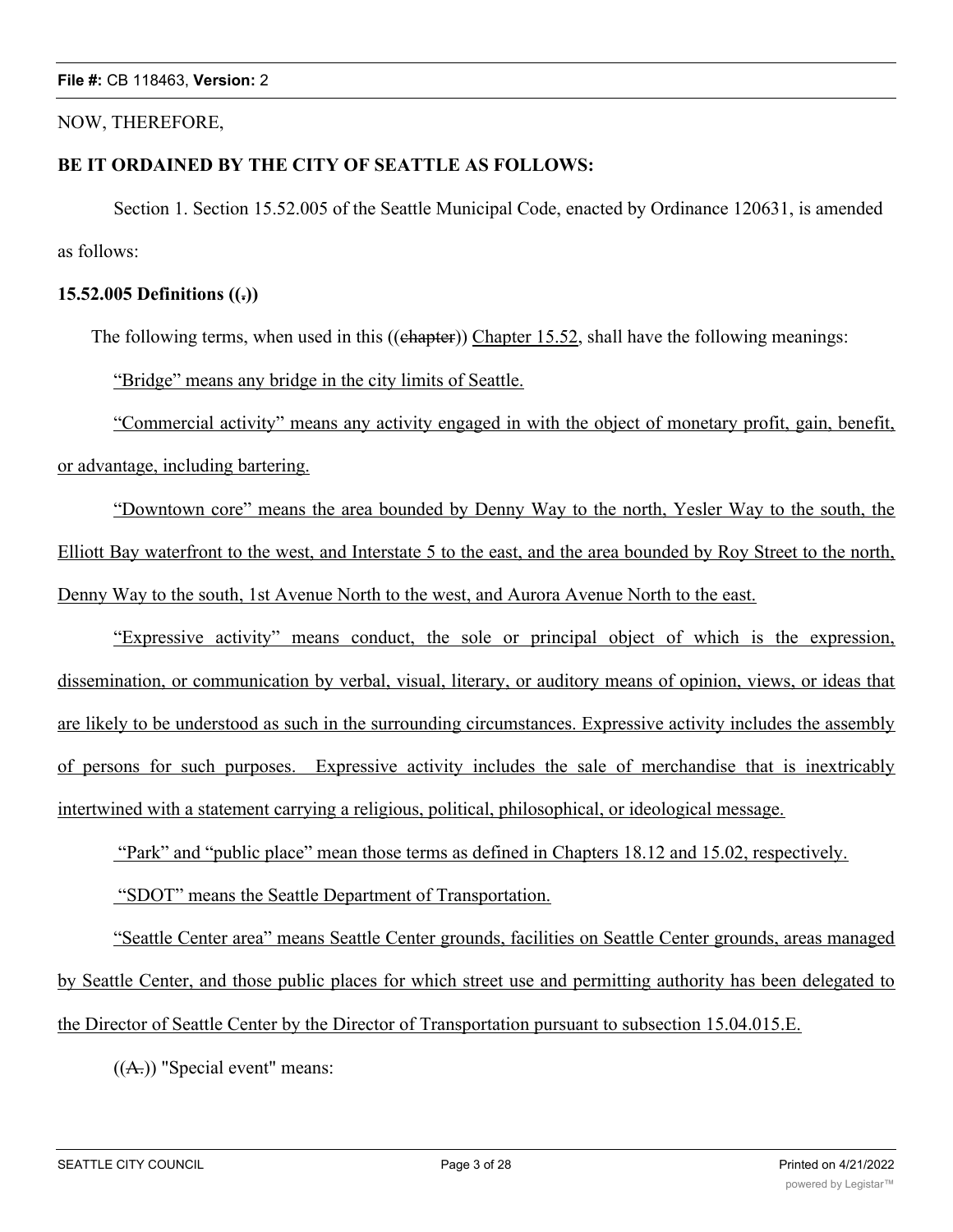1. An event planned to be held ((in a park or other public place)) in a park, other City-owned property, or public place that meets all ((three)) four of the following criteria:

a. The event is ((Is)) reasonably expected to cause or result in more than (( $\text{fffty ()}\text{)}50(\text{)}$ ))

people gathering in a park ((or other public place)), other City-owned property, public place, or waterway; and

b. The event is  $((\text{Is}))$  reasonably expected to have a substantial impact on such park  $((\text{or})$ other public place)), other City-owned property, public place, or waterway; and

c. The event is  $((\text{Is}))$  reasonably expected to require the provision of substantial public

services;  $((er))$  and

d. The event will require the temporary closure or exclusive use of a public place or waterway; or

2. An event planned to be held on private property that meets all three of the following criteria:

a. The event is  $((\text{Is}))$  reasonably expected to  $((\text{cause or result in}))$  have more than  $((\text{five$ hundred ())500(())) people ((gathering in a park or other public place)) in attendance at any one time; and

b. The event is  $((\text{Is})$  reasonably expected to have a substantial impact on  $((\text{such})$  a park, other City-owned property, or ((other)) public place; and

c. The event is  $((\text{Is}))$  reasonably expected to require the provision of substantial public services; or

3. Any other planned event in a park, other City-owned property, or public place if the event organizer requests the City to provide any public services or the Special Events Committee determines public services will be needed to safely produce the event in addition to those that would normally be provided by the City in the absence of the event  $((.)$ ; or

4. An event held in a park, other City-owned property, or public place, excluding the Seattle Center area, that will have alcohol sales available to the general public and/or event participants.

((B. "Park" and "public place" mean as those terms are defined in SMC Chapters 18.12 and 15.02,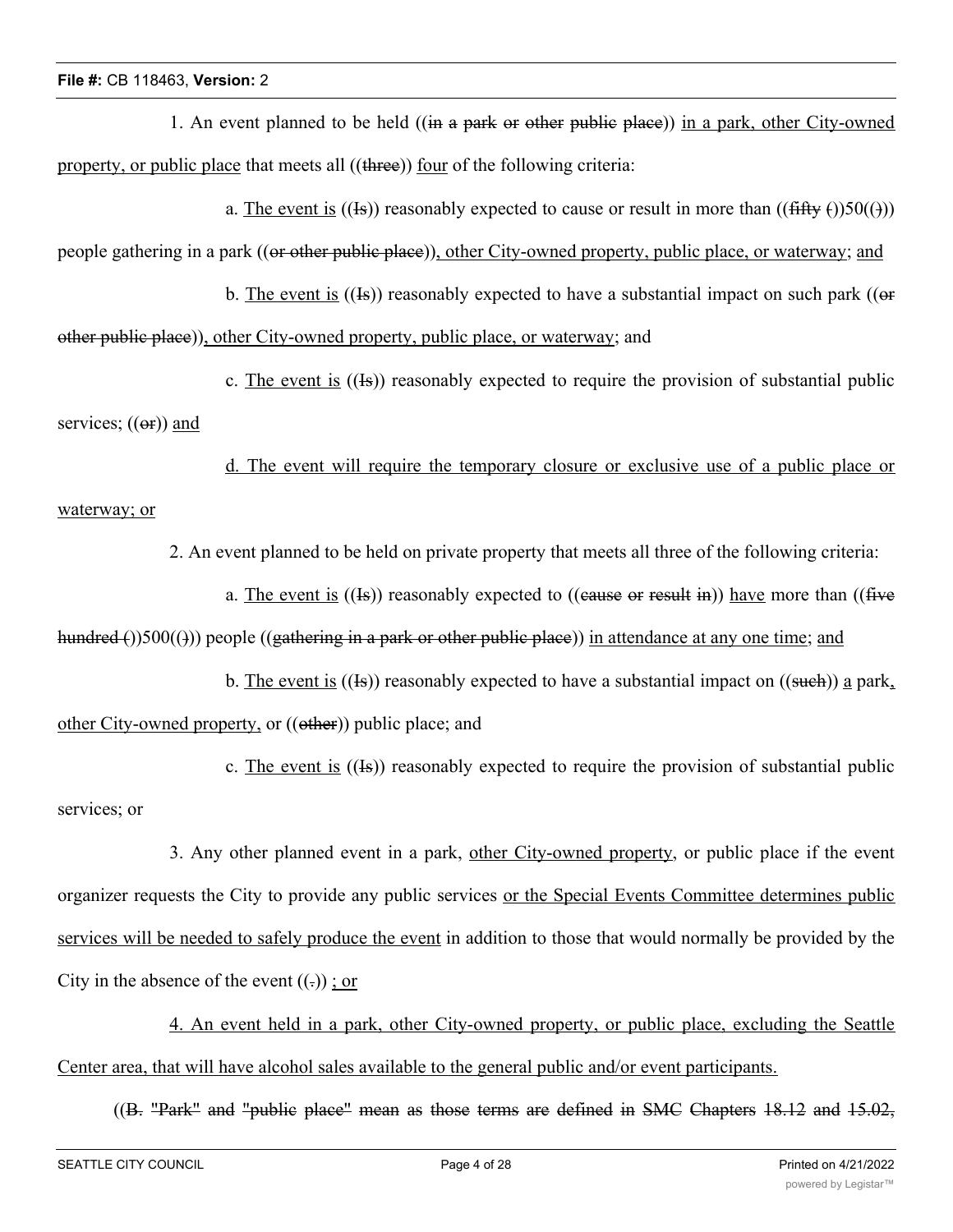respectively.)

"Street segment" means a unit of measurement that is the distance along a street between two intersections; "intersection" as defined in Section 11.14.265.

 $((C<sub>z</sub>))$  "Substantial impact" ((on a park or other public place")) means an event would preclude in whole or in significant part the public's normal and customary use of ((such)) a park, other City-owned property, or public place.

((D.)) "Substantial public services" means a material increase in the amount, scope, or level of necessary fire, police, traffic control, crowd control, or other public services above those that would normally be required without the event. With respect to police resources, "substantial public services" means resources for crowd management or traffic control required for the event over and above the normal deployment of police in that geographic area of the City at the time of day during which the event will occur.

"Waterway" means that term as defined Chapter 16.04.

Special Event Type. The event type definitions below contain the characteristics upon which the Special Events Committee will make the event type determination.

1. "Athletic event" means an event with one or more of the following characteristics:

a. The event is a gathering of people, many of whom participate in an athletic activity, sport, or in physical exertion including running, walking, bicycling, swimming, and other race, recreational, or competitive contest;

b. Participation in the event typically requires individual or team registration and/or a type of payment or entry fee (such as a registration fee);

c. Participation is generally not free or open to all members of the public; d. The event is primarily to raise or solicit funds whether for profit, for non-profit fundraising, or otherwise; or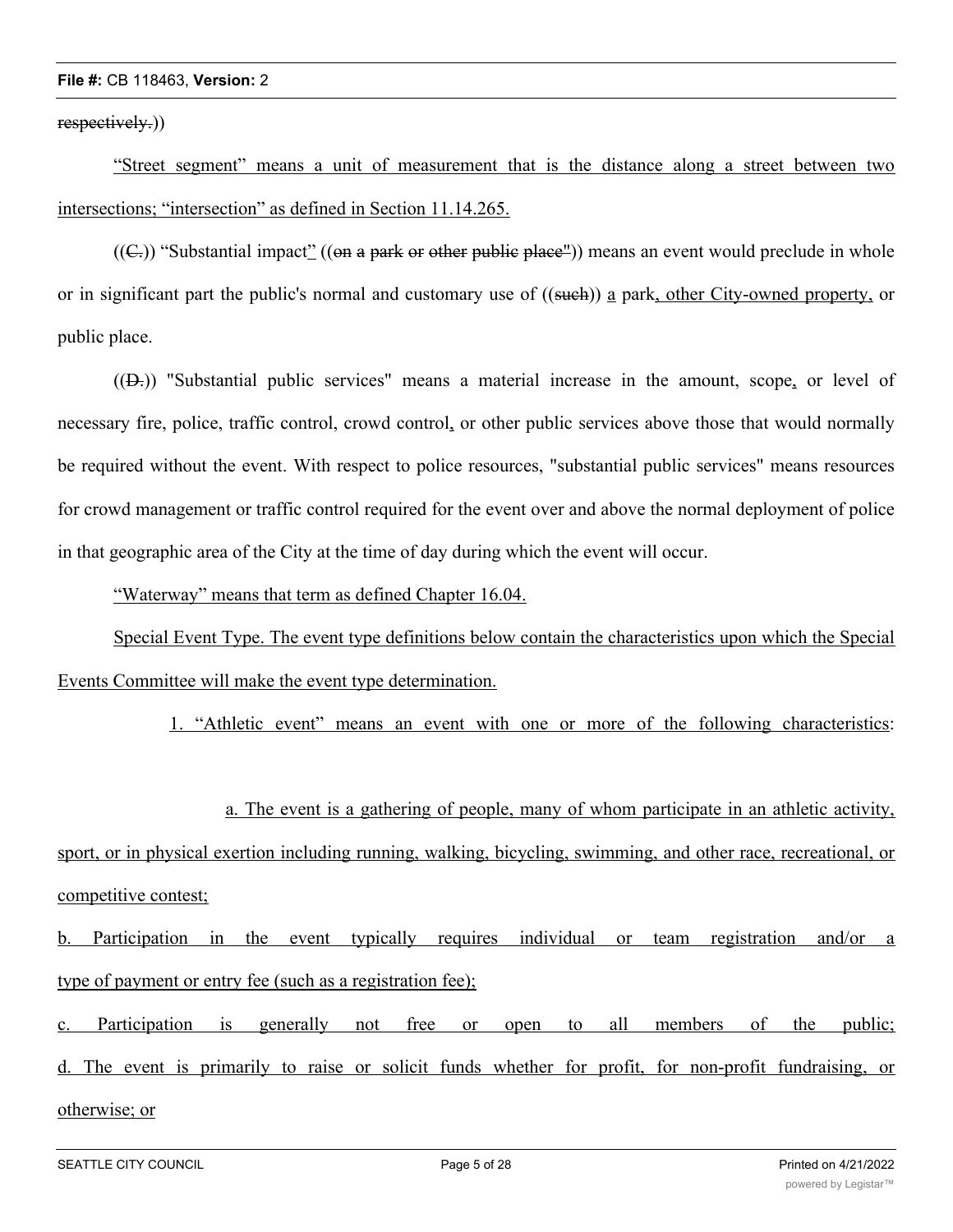e. The event is organized by a for-profit or non-profit entity.

2. "Citywide event" means:

a. The following events: Fremont Solstice Parade; My Macy's Holiday Parade; Seafair

Hydroplane Races and Blue Angel Weekend; Seafair Summer Fourth on Lake Union; and Seafair Torchlight

Parade; and

b. An event that has one or more of the following characteristics:

i. The event can be viewed by the public outside of the immediate event footprint

or boundaries;

ii. The event is expected to draw a significant citywide and/or regional crowd;

iii. The estimated amount of total police officer hours to be assigned to the event is anticipated to exceed 300 hours;

iv. The event is a recurring event held in Seattle for at least 15 of the last 20

years;

v. The event is a celebration of a local, regional, or Federal holiday;

vi. The event is a celebratory parade or event for a local team winning a major

national competition; or

vii. The event would not typically be defined as an athletic event, commercial

event, free speech event, or mixed free speech event.

3. "Commercial event" means an event with the purpose to promote, for monetary profit, gain or advantage, a business, product, service, commercial performance, venue, professional or college team or similar organization, or current or future for-profit event conducted by a private person or entity regardless of such person or entity's profit or non-profit status. In addition, a commercial event has one or more of the following characteristics:

a. The event may or may not be open to all members of the public;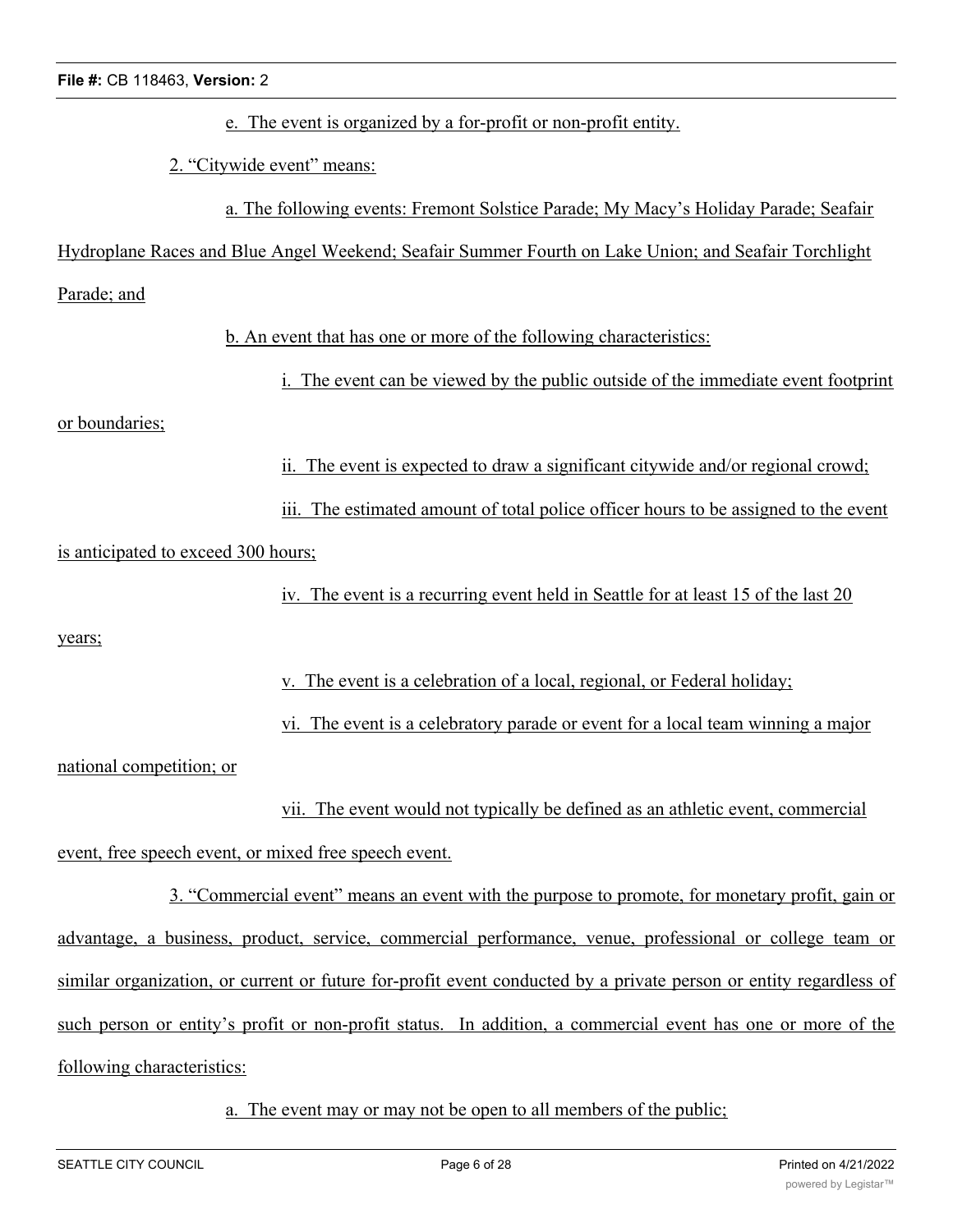b. The event has controlled or ticketed entry (e.g. tickets, pay-upon-entry, or suggested donation posted at the entrance);

The event name features the name of a for-profit or non-profit business or organization;

d. The event is concentrated around a single storefront, building, or is an extension of activity within a store or place of business (such as a grand opening);

e. The event is primarily to raise or solicit funds whether for profit, for non-profit fundraising, or otherwise; or

f. The event may be organized by an individual or a non-profit or for-profit entity.

4. "Community event" means an event with one or more of the following characteristics:

a. The event is free and open to all members of the public;

b. The event provides a public benefit and/or stimulates economic or cultural activity within a neighborhood or neighborhood business district that benefits multiple locally-owned businesses and/or organizations (including street fairs and block parties in which multiple locally-owned businesses will participate);

c. The event is organized by neighborhood-based groups, community-based organizations, ad-hoc groups, business groups (such as chambers of commerce), or groups that do not have a geographic base (such as racial or ethnic groups, LGBT groups, cultural groups, or a disability community);

d. The event has received a government grant to produce the event (not including sponsorships);

e. The event is organized by a non-profit entity; or

f. The event is anticipated to require less than 300 hours of police officer time.

5. "Free speech event," for purposes of this Chapter 15.52, means an event, other than an athletic, commercial, community, or citywide event, that consists solely of expressive activity. "Free speech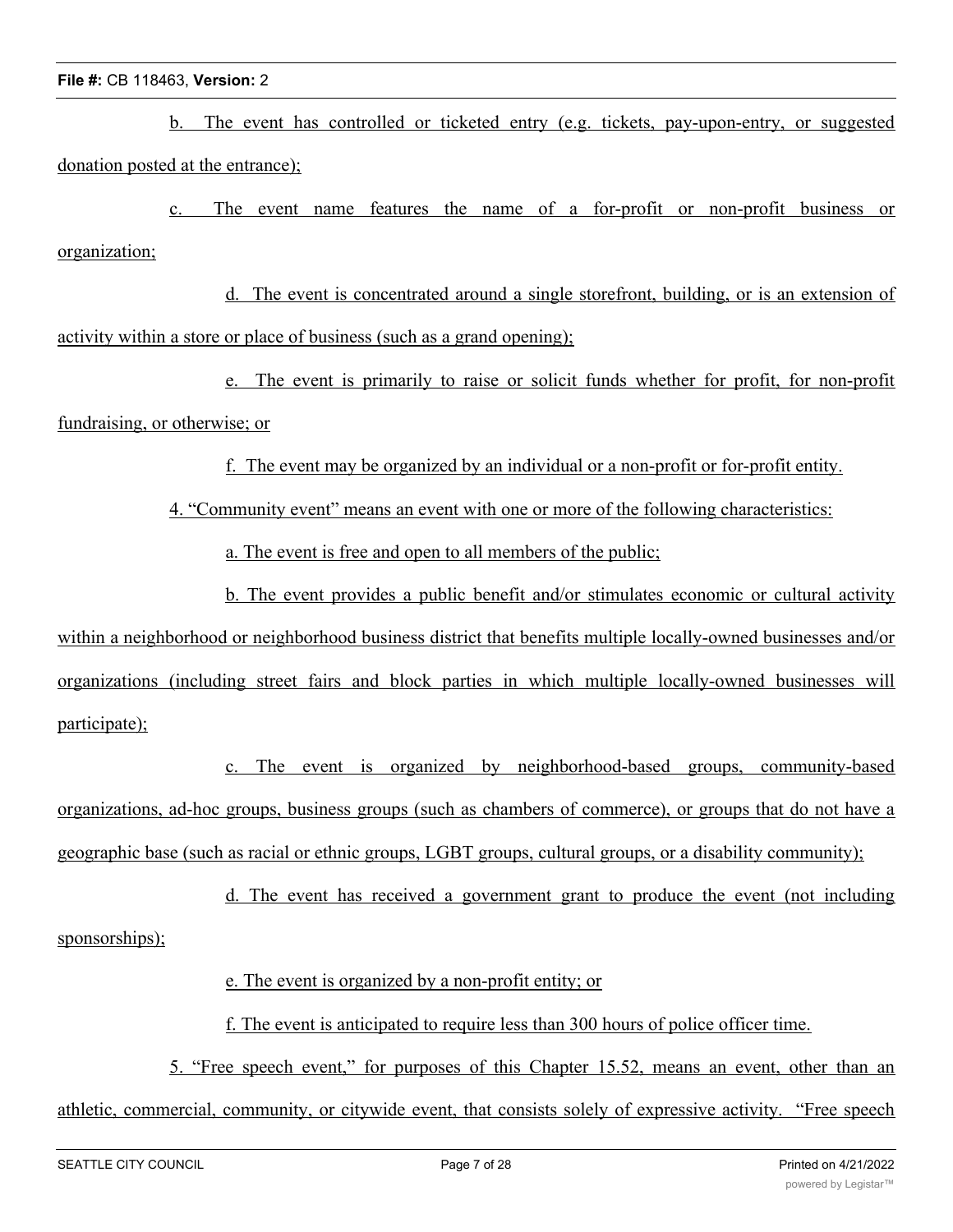event" does not include any event that includes any commercial activity such as commercial food or sales vendors. "Free speech event" may include a "march" as defined in Section 11.25.020.

6. "Mixed free speech event" means an event, other than an athletic, commercial, community, citywide, or parade event, that includes expressive activity but also includes non-expressive or commercial activity (e.g. commercial food or sales vendors). Non-expressive activity includes: recreation (e.g. games, arts and crafts activities, reunions, birthday parties, or participatory dances); competition/contests (e.g. soap-box derbies or scavenger hunts); spectator sports (e.g. boat races, regattas, hockey, or basketball); athletic events (e.g. races or runs); circuses/fairs/carnivals (e.g. booths, games, rides, or similar amusements); food-related activities (e.g., barbecues, cook-offs, picnics, food distribution, food festivals); sales/trade shows/business promotions (e.g. crafts shows, antique shows, merchandise sales or exhibits, or product launches); beach/park clean-ups; and training activities (e.g. corporate sessions or team-building activities).

7. "Parade event" means an event with the following characteristics:

a. The event is a "fixed point parade" as defined in Section 11.25.020 held in a public place or public right-of-way with vehicles, floats, animals, and/or other participants, but does not include a "march" as defined in Section 11.25.020;

b. The event is free and open to all members of the public as spectators;

c. The event provides a public benefit and/or stimulates economic activity within a

neighborhood or neighborhood business district;

d. The event is organized by a non-profit entity; or

e. The event is anticipated to require less than 300 hours of police officer time.

Section 2. Section 15.52.010 of the Seattle Municipal Code, last amended by Ordinance 120631, is amended as follows:

## **15.52.010 Special Events Committee ((.))**

There is hereby established a Special Events Committee to identify in coordination with City departments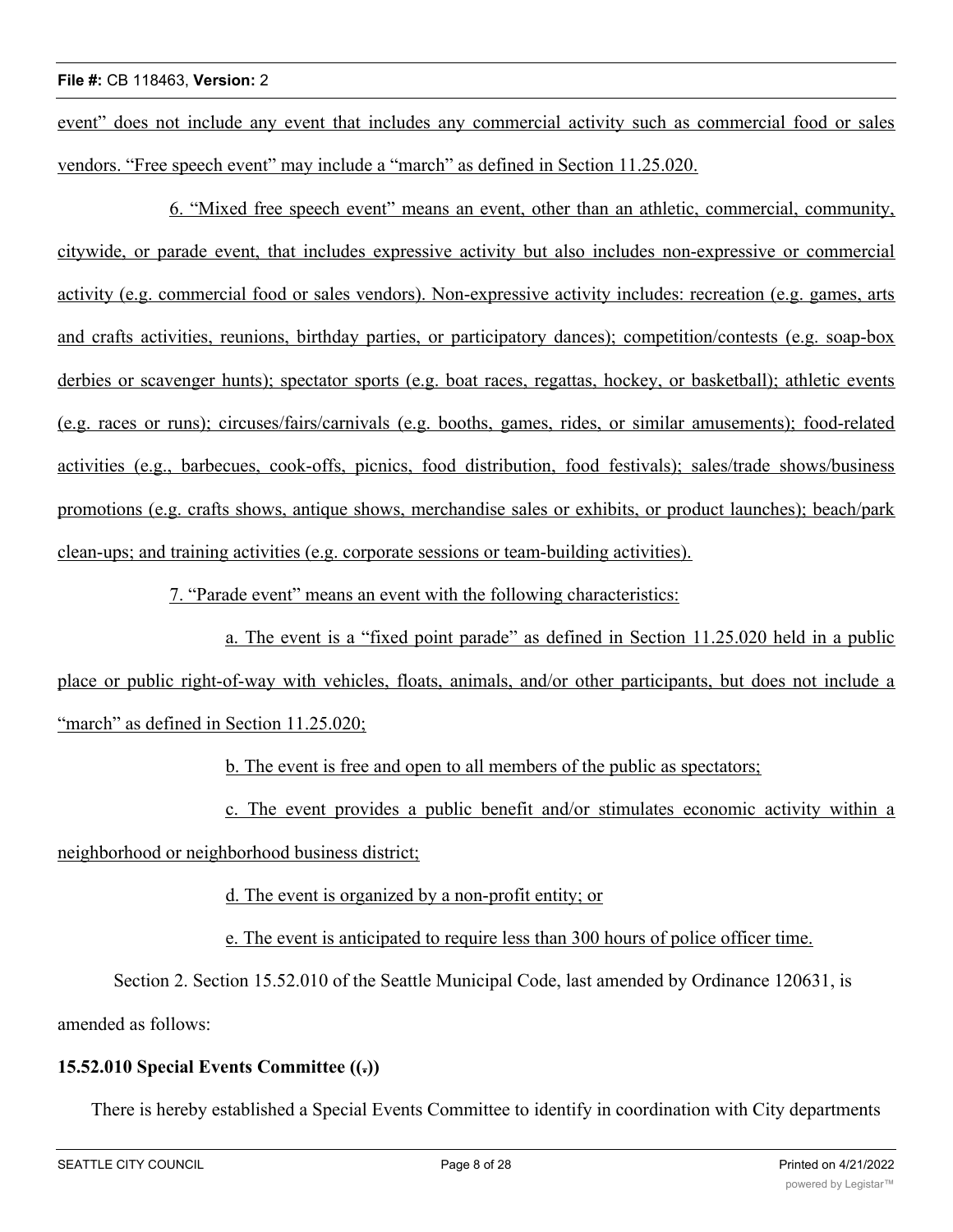and other governmental entities the nature and scope of governmental services necessary for special events as defined in this ((chapter)) Chapter 15.52; to issue special event permits for such events; to determine appropriate terms and conditions for such permits; to set the applicable fees; and to administer this  $((ehapter))$ Chapter 15.52.

Section 3. Section 15.52.020 of the Seattle Municipal Code, last amended by Ordinance 123361, is amended as follows:

# **15.52.020 Committee membership ((.))**

The Special Events Committee shall be comprised of the following voting members:

A. A representative of the Mayor, the City Budget Director, the Fire Chief, the Police Chief, the Superintendent of Parks and Recreation, and the Directors of Economic Development, Transportation, Planning and Development, Finance and Administrative Services, Seattle Center, Seattle Public Utilities, and Neighborhoods, ((and of the Seattle-King County Health Department)) all of which shall be City of Seattle employees;

B. A representative of the ((transit division of King County government)) King County Metro Transit Division, the Seattle-King County Health Department, and the Washington State Liquor and Cannabis Board;

C. Three citizens and one alternate appointed by the Mayor, subject to confirmation by the City Council;  $((an))$  the alternate may vote when the appointee is absent. The citizen positions shall be as follows:  $((\Theta_{\text{ne}}))$ one of the citizens shall have experience in organizing special events with attendance over 10,000 people; (( another)) one shall have experience organizing ((smaller)) events with 10,000 people or fewer; and one shall have experience working for a neighborhood-based community organization, such as a local chamber of commerce or business improvement area, that has produced permitted special events. The alternate shall have experience organizing special events of any size. Citizen members are appointed to one-year terms and may be reappointed. Citizen  $((M))$ members shall serve without compensation $((\tau))$  by reason of their committee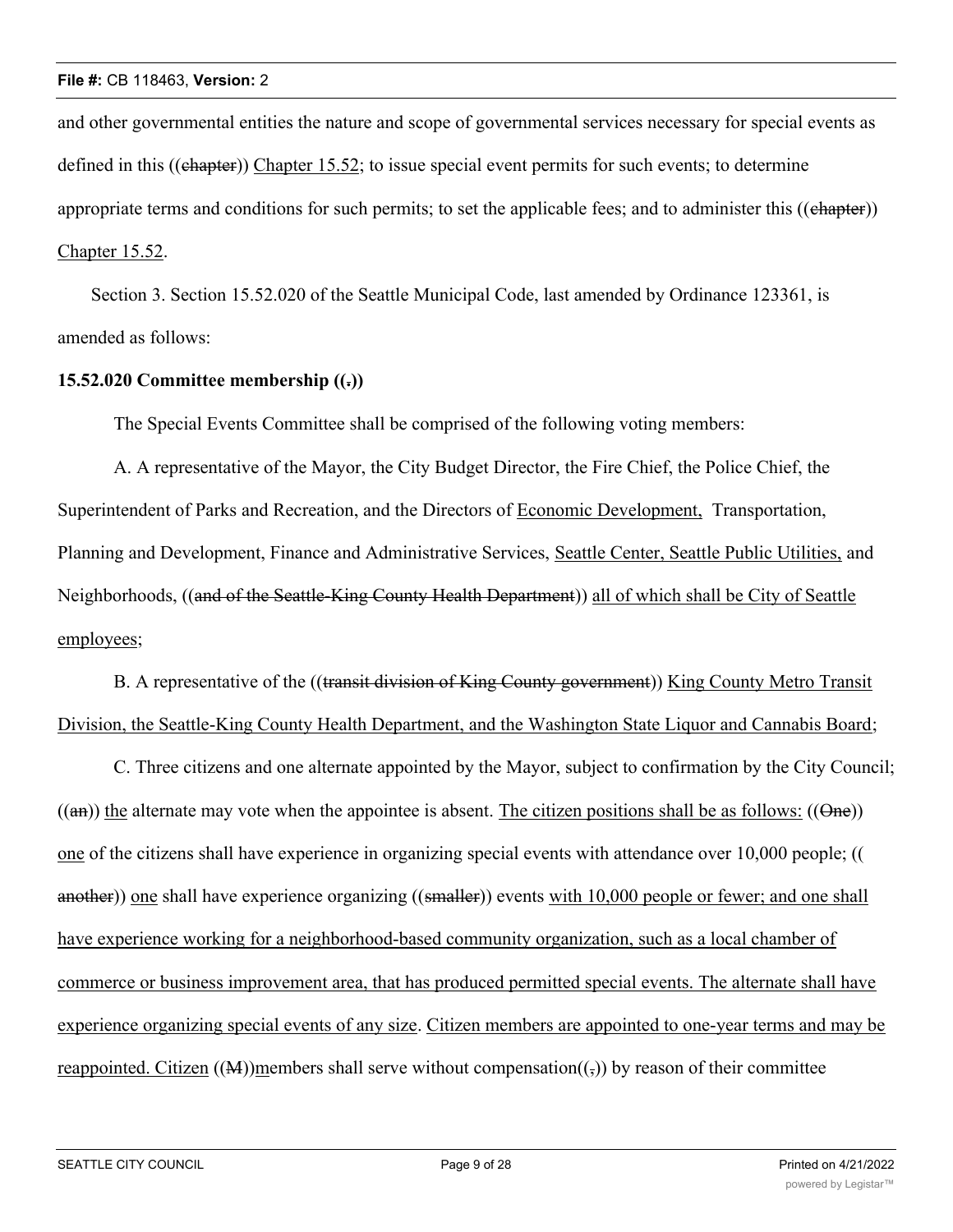membership. Citizen members and alternates may be reimbursed for expenses incurred in attending committee meetings and performing committee duties.

D. The Mayor shall appoint the chair of the Committee from among those persons listed in subsection 15.52.020.A, who shall serve for a term of two years and may be reappointed. The incumbent chair shall hold over at the expiration of ((his or her)) the term until a successor is appointed and qualifies. The chair shall provide for maintaining committee records, arranging meeting times and places, sending statements, ((and)) issuing permits on behalf of the Committee, and, with support from the Special Events Committee, lead on negotiations and making agreements with organizers of citywide events.

Section 4. Section 15.52.030 of the Seattle Municipal Code, last amended by Ordinance 120631, is amended as follows:

## **15.52.030 Powers of Special Events Committee ((.))**

The Special Events Committee shall have the power:

A. To interpret and administer this ((ehapter)) Chapter 15.52, to establish criteria for determining whether an event meets the definition of a special event, to determine whether an event requires a special event permit, to determine the special event type, to calculate the special events fee, and to require, receive, and process applications for such permits;

B. To represent the City, under the supervision of the Mayor, in discussions and in making agreements with persons who propose an event that may require a special event permit;

C. To represent the City, under the supervision of the Mayor, in negotiating and finalizing the special events agreement and citywide events fee for citywide events. The Chair of the Special Events Committee, in consultation with the Special Events Committee and Seattle Police Department, is hereby authorized to negotiate and finalize an agreement with organizers of citywide events concerning services, resources, fees, and safety and security;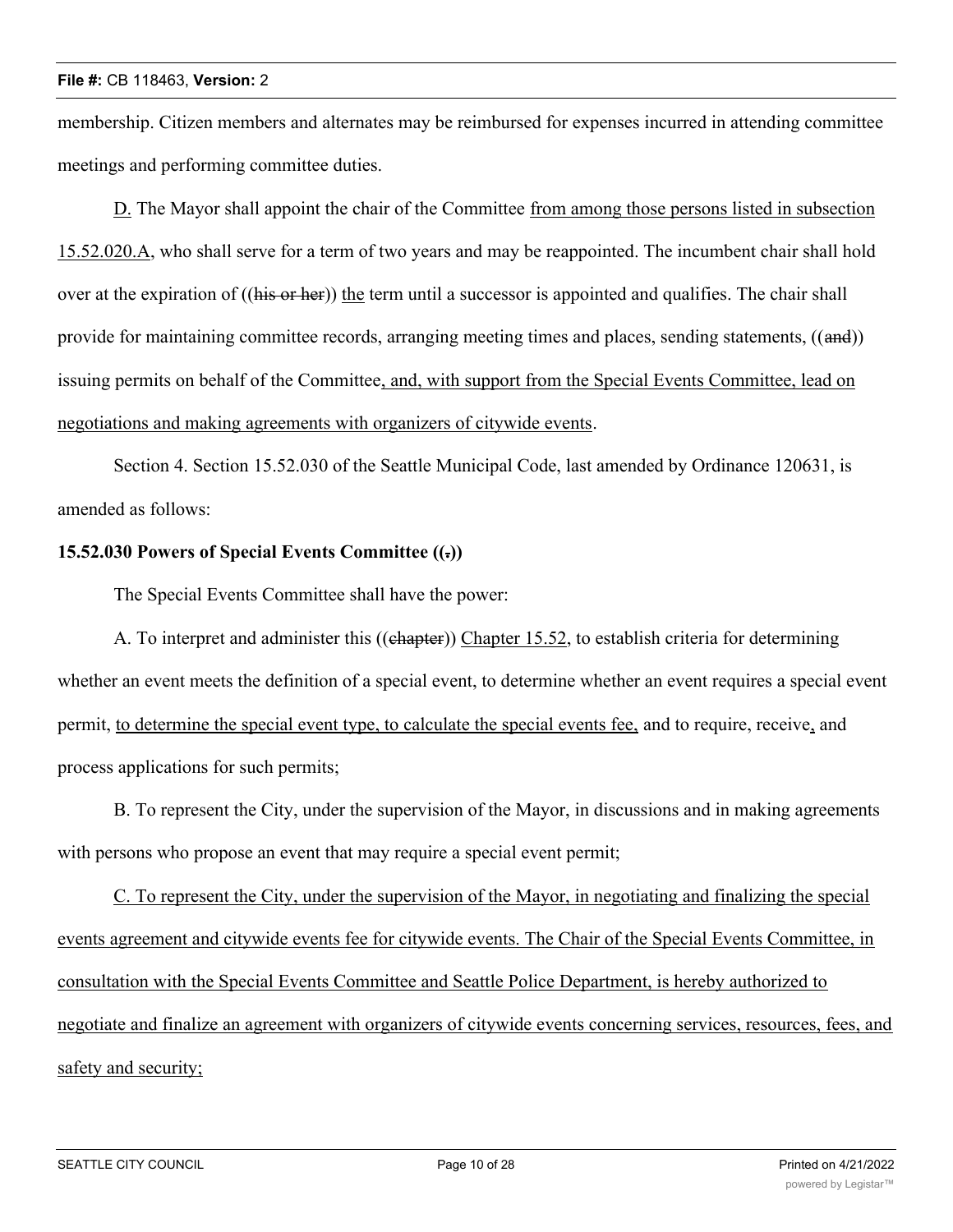$((\subseteq))$  D. To identify, in coordination with City departments and with other governmental entities the nature and scope of governmental services necessary for such special events;

 $((D))$  E. To issue special event permits for special events; determine appropriate terms and conditions as contemplated by ((SMC)) Section 15.52.040; require, review, and approve security, crowd control, and traffic control plans; identify the appropriate fee or, if applicable, apply an exemption in ((SMC)) Section 15.52.080 or an exclusion in ((SMC)) Section 15.52.090; accept a bond, escrow account, or letter of credit from a financial institution in lieu of an advance deposit of a fee; determine the appropriate insurance coverage (with the City as a named insured) that an event must obtain and require proof of compliance; work with the applicant, ((and)) the Police Department, and the Fire Department to develop an approved safety and security plan; and, as authorized by ((SMC Section)) subsection 15.52.070.I, grant a refund of a fee paid;

F. To determine and require, based on the type, size, location, time, and scope of the event, the event organizer's notification and outreach requirements to adjacent businesses, residents, neighborhood associations, business associations, media outlets, and any other entity that may be impacted by the activity. Outreach may include, but is not limited to, door-to-door in-person engagement, written notifications, neighbor sign-offs, media releases, postcards, or similar mailers;

 $((E))$  G. To deny an application, issue a permit on contingency or conditions, and/or revoke a permit as contemplated by  $((\text{SMC}))$  Section 15.52.060  $((\frac{1}{2}))$  and as consistent with  $((\text{SMC}))$  Section 15.52.040;

 $((F))$  H. To promulgate rules in accordance with the Administrative Code, Chapter 3.02  $((\tau))$  and to implement this ((chapter)) Chapter 15.52 ((, and to promulgate a schedule of base fees, rounded to the nearest Fifty Dollars (\$50.00), to reflect adjustments in the Consumer Price Index as contemplated by subsection A of SMC Section));

I. To update the special events fee components as described in subsection 15.52.070.G;

 $((G<sub>z</sub>))$  J. To review the fee schedule and event classification periodically, project revenues, and submit recommendations to the Mayor in the City budget process;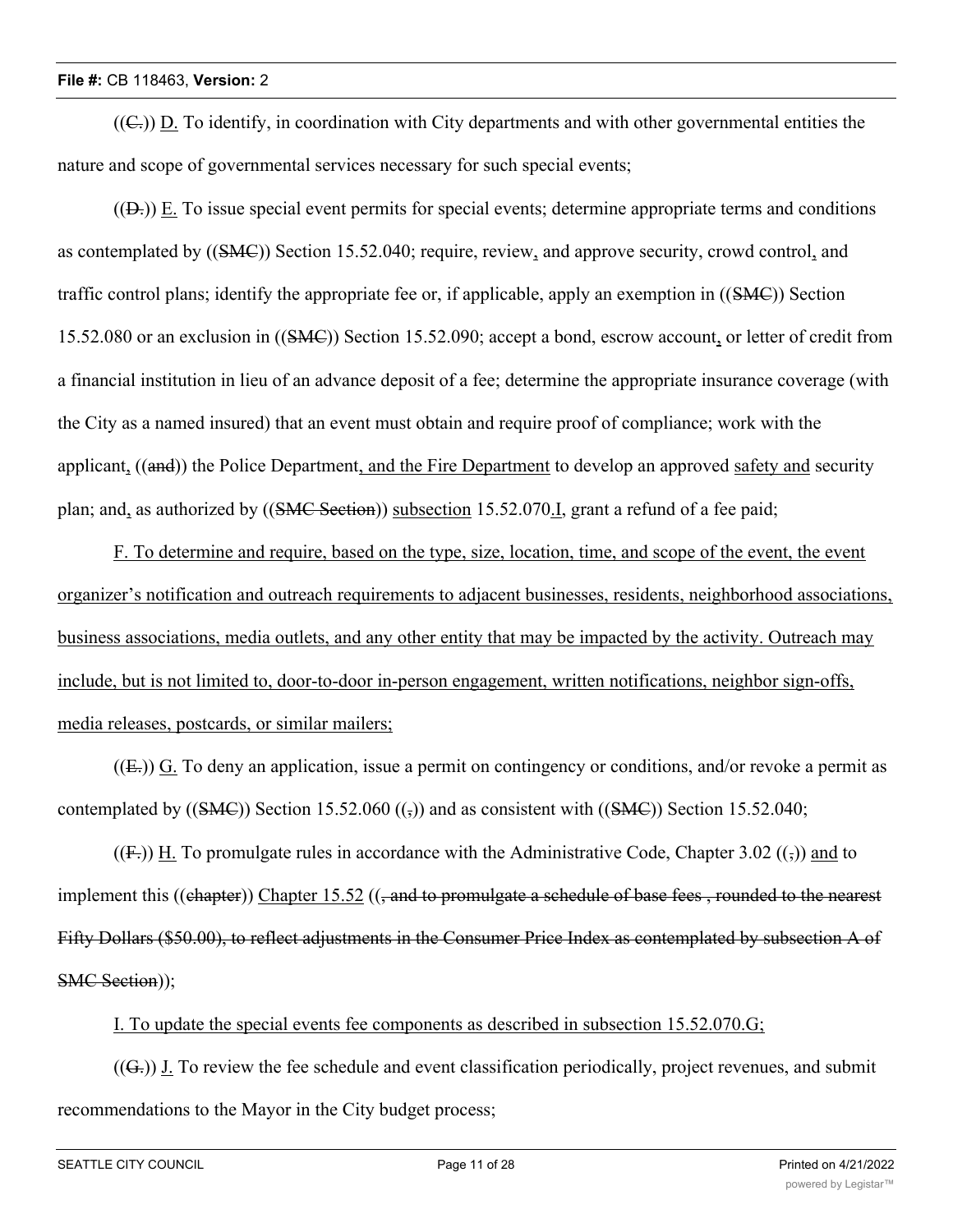$(H<sub>z</sub>)$ ) K. To adopt rules for its own procedures; establish subcommittees for assignments; select a voting member to preside in the absence of its chair; and delegate ministerial functions to City departments;

L. To convene meetings in March 2017 and March 2020 with a diverse group of event organizers and stakeholders to review the impacts to special events from this Chapter 15.52 and process improvements. The committee will invite all event organizers who held an event in Seattle in the previous year. Participants must include at least one organizer representing each special event type as defined in Section 15.02.005, and other related neighborhood and business organizations, government agencies, and stakeholders; and

 $((1))$  M. To perform such other functions as may be assigned by ordinance from time to time.

Section 5. Section 15.52.040 of the Seattle Municipal Code, last amended by Ordinance 120631, is amended as follows:

# **15.52.040 Special events permits required ((.))**

A. A special event permit or authorization from the Special Events Committee is required for any special event, as defined in this ((chapter, except that no special event permit shall be required if the event sponsor, organizer or other party and the City have entered into a written agreement covering the same matters as would otherwise be included in a special event permit for such an event)) Chapter 15.52. Such special event permit or authorization shall be in addition to any street or park use permit, parade permit, Seattle Center permit or agreement, or other regular permits as may be required by ordinance.

B. To avoid duplication, when a special event permit covers the subject matter to their satisfaction, the Director of Transportation and/or as to parks, park drives and boulevards, the Superintendent of Parks and Recreation, respectively, may waive issuing a separate street use permit or park use permit.

C. When a special event permit is required, no street use permit shall issue under this  $((\text{title}))$  Title 15, nor shall a park use permit issue pursuant to Title 18, for such an event until the Special Events Committee has issued its special event permit therefor or otherwise authorized the issuance of the departmental permits, unless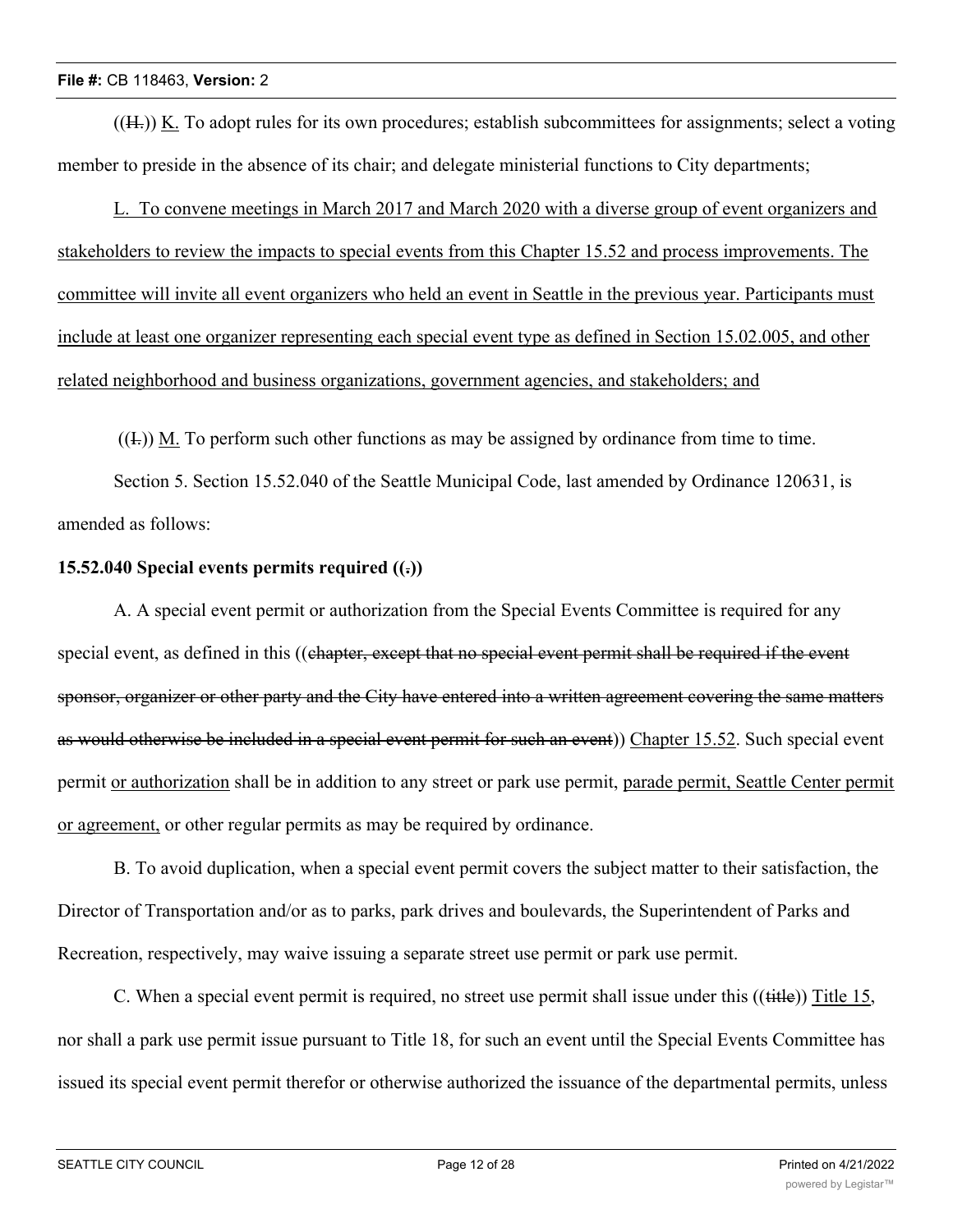pursuant to subsection 15.52.040.B the Director and/or the Superintendent waive issuance of separate permits.

D. When a special event permit is required, the Special Events Committee shall, after reviewing the application and if necessary meeting with the organizer, advise the organizer of all other permits that appear to be required for the event based on information contained in the application  $((\frac{1}{2} \text{ and } \frac{1}{4} \text{ as} \text{ is})$ , assisting the organizer in contacting other departments to apply for all other permits in a timely manner.

E. When such an event will be ((an exercise of rights protected by the First and Fourteenth Amendments to the United States Constitution, or Article I, Sections 3, 4, 5, or 11 of the Washington Constitution,)) a free speech event or mixed free speech event, the application shall be processed promptly  $((\frac{1}{2}, \frac{1}{2}, \frac{1}{2}, \frac{1}{2}, \frac{1}{2}, \frac{1}{2}, \frac{1}{2})$ for political or religious activities or imposing terms or conditions that infringe constitutional freedoms, and in a manner that respects the liberties of applicants and the public)).

Section 6. Section 15.52.050 of the Seattle Municipal Code, last amended by Ordinance 120631, is amended as follows:

## **15.52.050 Conditions authorized ((.))**

The Special Events Committee may include in a special event permit, among other provisions, reasonable terms or conditions as to the time, place, and manner of the event  $((\cdot))$  as is necessary to coordinate multiple uses of public property, assure preservation of public property and public places, prevent dangerous, unlawful, or impermissible uses, protect the safety of persons and property and control vehicular and pedestrian traffic in and around the venue, and protect and insure the safety, comfort, or convenience of the public, provided that such requirements shall not be imposed in a manner that will unreasonably restrict expressive or other activity protected by the Washington or United States Constitutions. Such terms and conditions may include the implementation of a plan presented by the applicant and approved by the Committee for:

A. crowd control, traffic control, safety, and security;

B. compliance with health and sanitary regulations as explicated by the Seattle-King County Health Department for the event;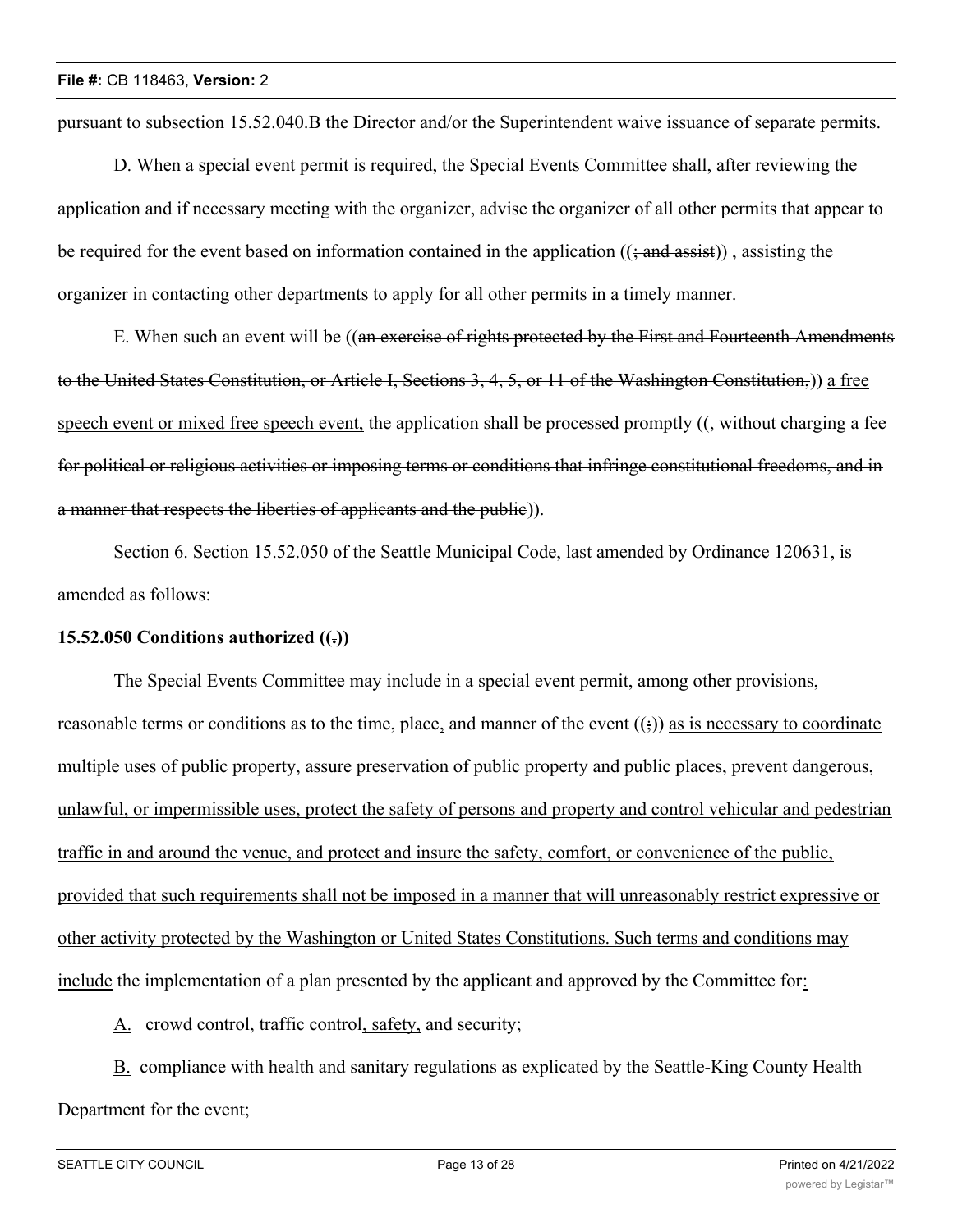C. compliance with any applicable law, rule, or regulation pertaining to the preservation or promotion of public health, safety or welfare;

D. coordination with the Fire Department or medical personnel for emergency treatment and evacuation of people who may need immediate care, cardio-pulmonary resuscitation, or ambulance service;

E. emergency communication  $((\xi))$ , fire suppression equipment with structures  $((\xi))$ , and maintenance of unobstructed emergency passageways;

F. proper waste, recycling, and compost receptacles and a disposal plan as explicated by Seattle Public Utilities, as well as a clean-up plan; and,

 $G$ . where traffic congestion  $((\text{may be}))$  is anticipated, encouraging the use of alternative transportation choices such as transit, biking, and car pooling.

In determining and issuing conditions, the Special Events Committee shall consider anticipated impacts of the event based on an assessment of the event, including size, scope, complexity, location, and history; ((as well as)) the event's or event organizer's successful implementation of conditions included in previous permits; the public's access to public places and public services; the impact on frequently-utilized special event locations or routes; and the impact on neighborhoods. Conditions ((shall be based upon projected impacts on public safety, public places and public services, but)) shall not be ((based upon)) determined or issued based on the programming content of the event or message that the proposed event may convey.

In order to accommodate other concurrent events, the rights of abutting owners, ((and)) the needs of the public to use streets, (( $\Theta$ )) parks, or other public services, and to minimize impact on frequently-utilized special event locations or routes, the conditions may include, but are not limited to, reasonable adjustments in the date, time, route, or location of the proposed event; accommodations of pedestrian or vehicular traffic using the street; and limitations on the duration of the event, recognizing the conditions or adjustments may affect the total fees.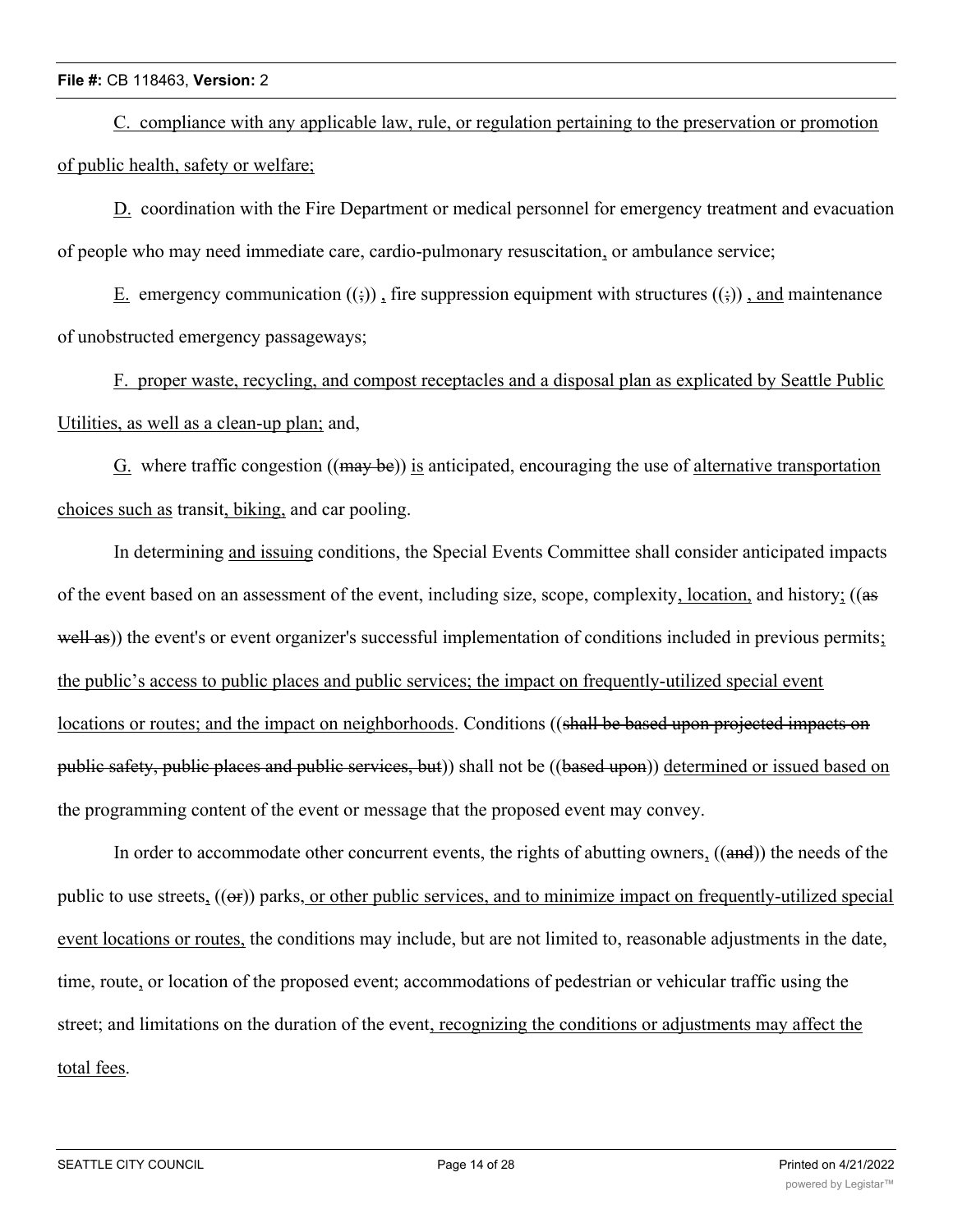Section 7. Section 15.52.060 of the Seattle Municipal Code, last amended by Ordinance 120631, is amended as follows:

### **15.52.060 Processing, denial, and revocation of permit ((.))**

A. Processing. To assist the City in planning for and assigning its police, fire, and other department personnel, the organizers of ((annual)) special events, except free speech events as defined in Section 15.52.005, subject to a special event permit are ((encouraged)) required to submit their applications at least (( three (3) months)) 90 days before the scheduled event; and the Special Events Committee shall process such application within  $((sixty)(60)())$  days of the application, if practicable. If the application is received less than 90 days in advance, the Special Events Committee shall process the application if, taking into consideration the City resources available, the type, size, scope, complexity, location, or history of the event, the application is received with sufficient time to plan and permit the event.

Organizers of free speech events as defined in Section 15.52.005, including, but not limited to, spontaneous free speech events that are occasioned by news or affairs coming into public knowledge, may submit their applications at any time before the scheduled event."

For all special events other than free speech events and mixed free speech events, payment of a late fee, as described in subsection 15.52.070.E, may be required if the application is submitted less than 60 days prior to the start of the event. The Special Events Committee may waive the late fee based on the time necessary to plan, process, and permit the event; the size, scope, complexity, location, or history of the event; and the event organizer's experience in organizing events.

B. Denial. The Special Events Committee may deny an application for a special event permit if:

1. The applicant supplies false or misleading information; the applicant fails to complete the application or to supply other required information or documents; or the applicant declares or shows an unwillingness or inability to comply with reasonable terms or conditions contained in the proposed permit;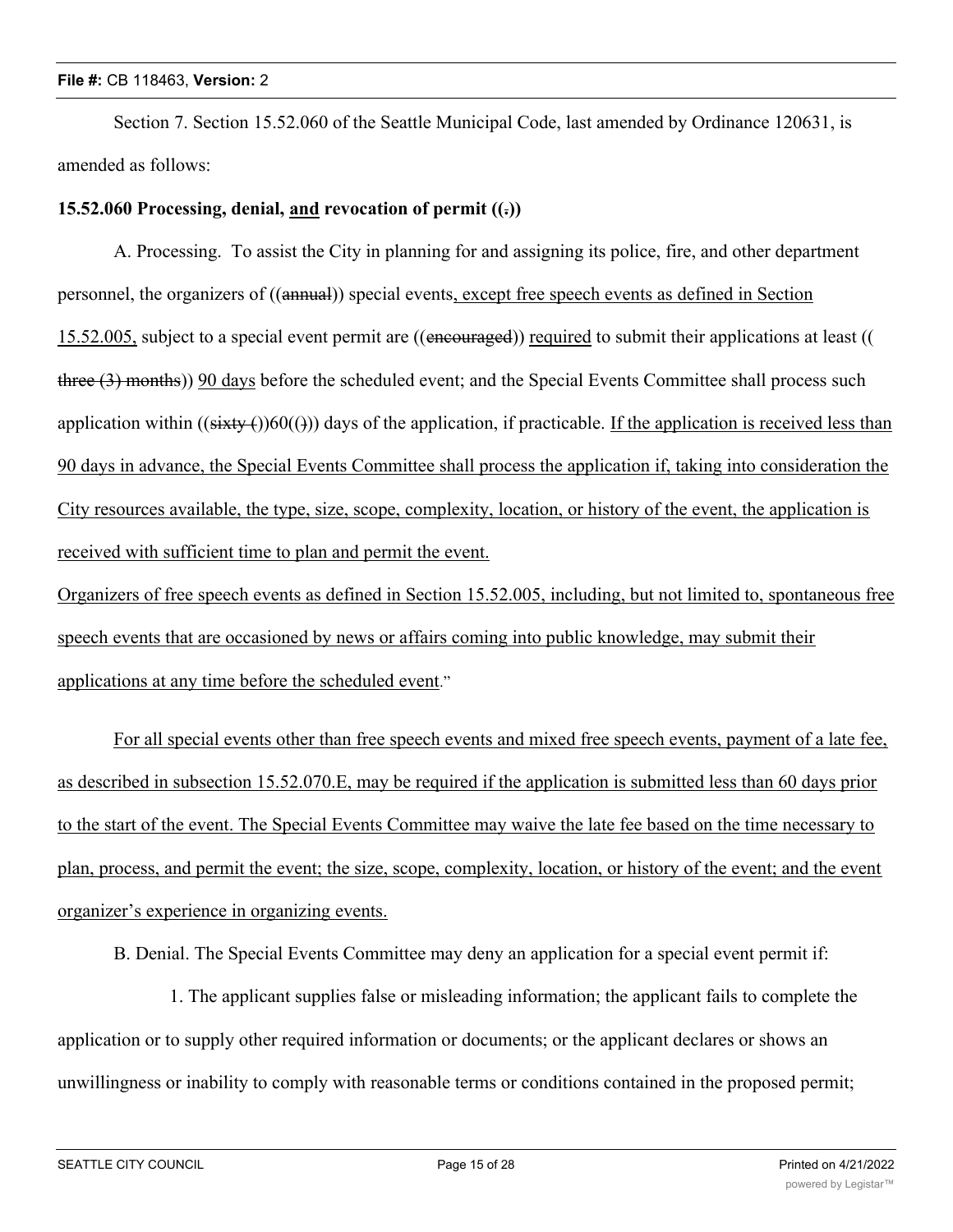2. The time necessary to plan, process, and permit the event is insufficient based on the size, scope, complexity, location, or history of the event, and the resources available to the City, except that nothing in this subsection 15.52.060.B.2 shall limit an applicant's ability to obtain a last-minute parade permit pursuant to Section 11.25.050.E. Applications for spontaneous free speech events that are occasioned by news or affairs coming into public knowledge less than one week before such events shall not be denied with respect to the date of the proposed event based on this subsection 15.52.060.B.2;

 $((2))$  3. The proposed event is proximate to another previously permitted or previously scheduled ((exempt)) event, so that the combined impacts and required public services exceed what the City, after reasonable efforts have been made to accommodate both events, can reasonably provide; or the proposed event would interfere with construction or maintenance work in the immediate vicinity  $((\text{- or unreasonably infinite})$ upon the rights of abutting properties)); or

 $((3))$  4. The proposed event would unreasonably disrupt the orderly or safe circulation of traffic;  $((a\mathbf{s}))$  would present an unreasonable danger to the health or safety, or present an unreasonable risk of injury (( or damage)), to the public, the participants, or City employees; or would present an unreasonable risk of damage to property.

In the event subsection 2,  $((\omega f)$ ) 3, or 4 of this subsection 15.52.060.B  $((\omega b \omega \omega \epsilon))$  applies, the Special Events Committee shall offer the applicant the opportunity to submit an alternative date or place for the proposed event before denying the application. For free speech and mixed free speech events, the City shall designate an alternative proposal and may impose conditions pursuant to Section 15.52.050.

If the Special Events Committee denies an application, the Committee shall state in writing the reasons for its denial.

C. Revocation. The Special Events Committee may cancel or revoke a permit already issued upon written notice to the applicant stating the grounds for revocation if:

1. The applicant, in the information supplied, has made misstatement of a material fact; the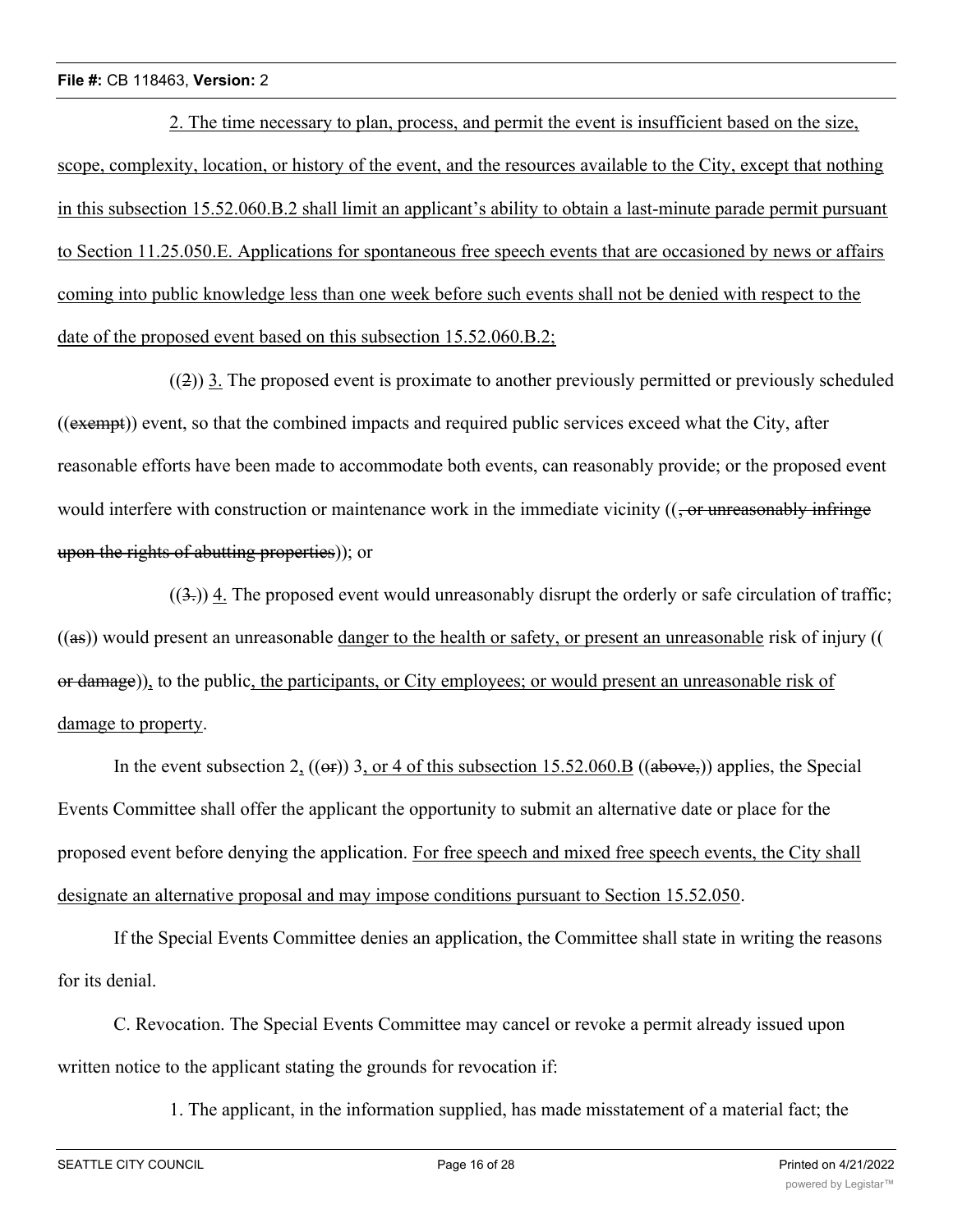applicant has failed to fulfill a term or condition of the permit in a timely manner; or the check submitted by an applicant in payment of the fee for a permit has been dishonored; or

2. The applicant requests the cancellation of the permit or cancels the event; or

3. An emergency or supervening occurrence requires the cancellation or termination of the event in order to protect the public health or safety.

((The City shall refund the permit fee in the event of a revocation caused by an emergency or supervening occurrence; the City shall refund the balance of the fee less its costs incurred if the cancellation occurs at the request of an applicant who is in compliance with this chapter.))

D. Administrative Review. An applicant may request an administrative review of: a Special Events Committee denial of a special events permit application, or conditions placed upon a permit that the applicant alleges are unconstitutional or will prevent the applicant from holding the proposed event. Such a review shall be conducted by an Administrative Review Committee, comprised of the Superintendent of Parks and Recreation if the event will impact a park, the Director of Seattle Center if the event will impact the Seattle Center area, the Director of Transportation, ((and)) the Fire Chief, the Chief of Police, and the Director of the Office of Economic Development, or their deputies, provided that if the deputy is a member of the Special Events Committee, then the department head shall serve on the Administrative Review Committee. A request for an administrative review shall be made to the Special Events Committee in writing within three  $((3))$ business days after the denial or issuance of the permit with conditions. The Administrative Review Committee shall issue its ((decision)) review within five  $((5))$  business days of its receipt of the request for review.

Section 8. Section 15.52.070 of the Seattle Municipal Code, relating to special event permit fees, enacted by Ordinance 115982, is repealed as shown in Attachment A.

Section 9. A new Section 15.52.070 is added to the Seattle Municipal Code as follows:

## **15.52.070 Fees**

A. Application Fee. A non-refundable application fee of \$75 shall be due upon filing of a special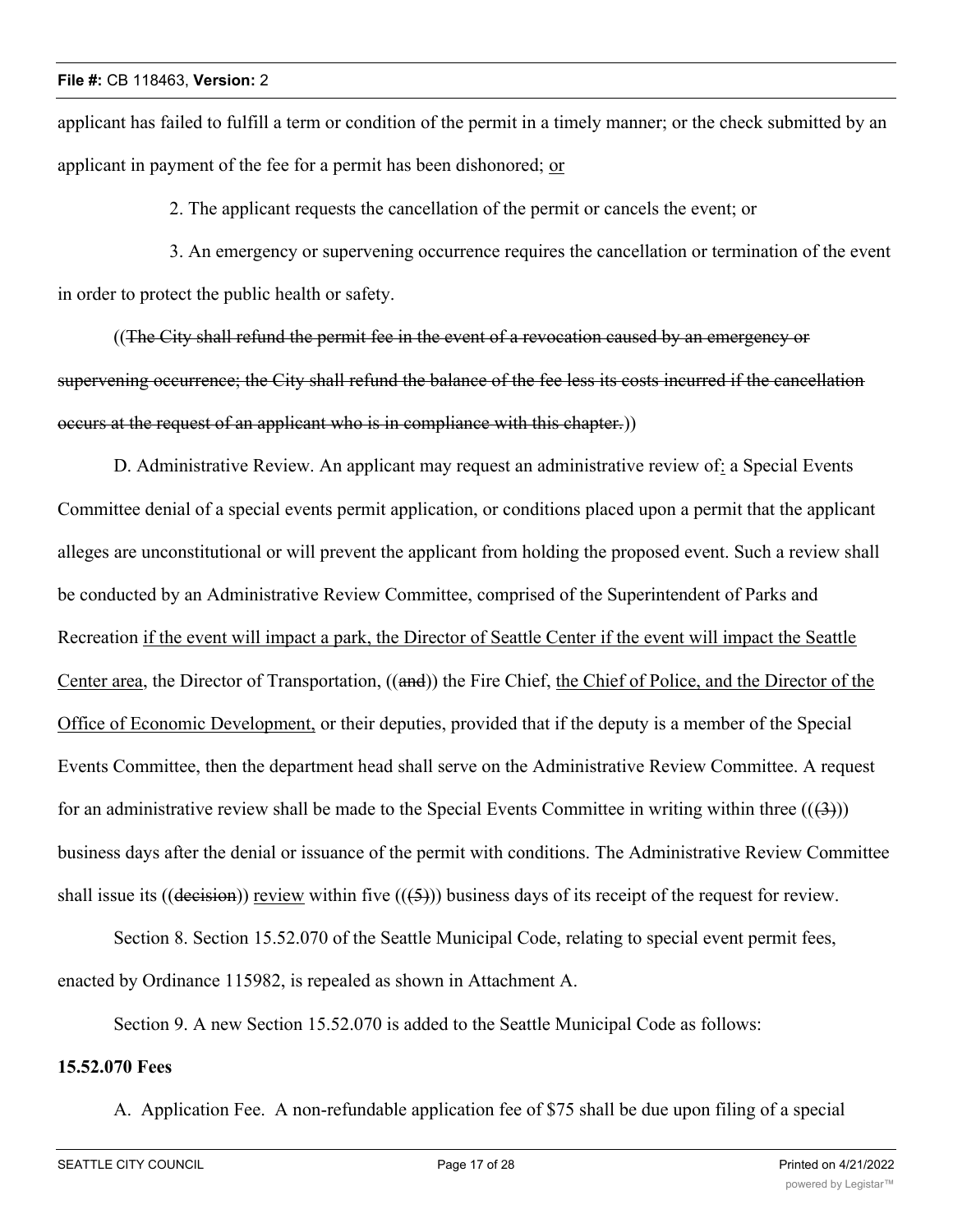events permit or authorization application for all event types except free speech events and mixed free speech events.. The Special Events Committee shall waive the application fee for free speech events and mixed free speech events if the individual applicant qualifies as an indigent natural person as defined in Section 15.52.005. In making its determination, the Special Events Committee may require relevant information and documentation as may, in the opinion of the Special Events Chair, be reasonably necessary to verify the indigent status of the individual.

B. Administrative Fee. For athletic events, commercial events, community events, and parade events, the administrative fee is the sum of five fee components as calculated in Exhibit A for 15.52.070 and described below in this subsection 15.52.070.B. The administrative fee for mixed free speech events shall be the lower of a) the fees as calculated in this subsection 15.52.070.B using the five fee components related solely to nonexpressive or commercial activity, at those events or b) the actual costs incurred by the City for planning, review, and permitting before the event; required inspections during the event; a traffic control plan; noise variation permits and reviews; business license reviews; and insurance reviews. The administrative fee shall not be charged for free speech events as defined in Section 15.52.005.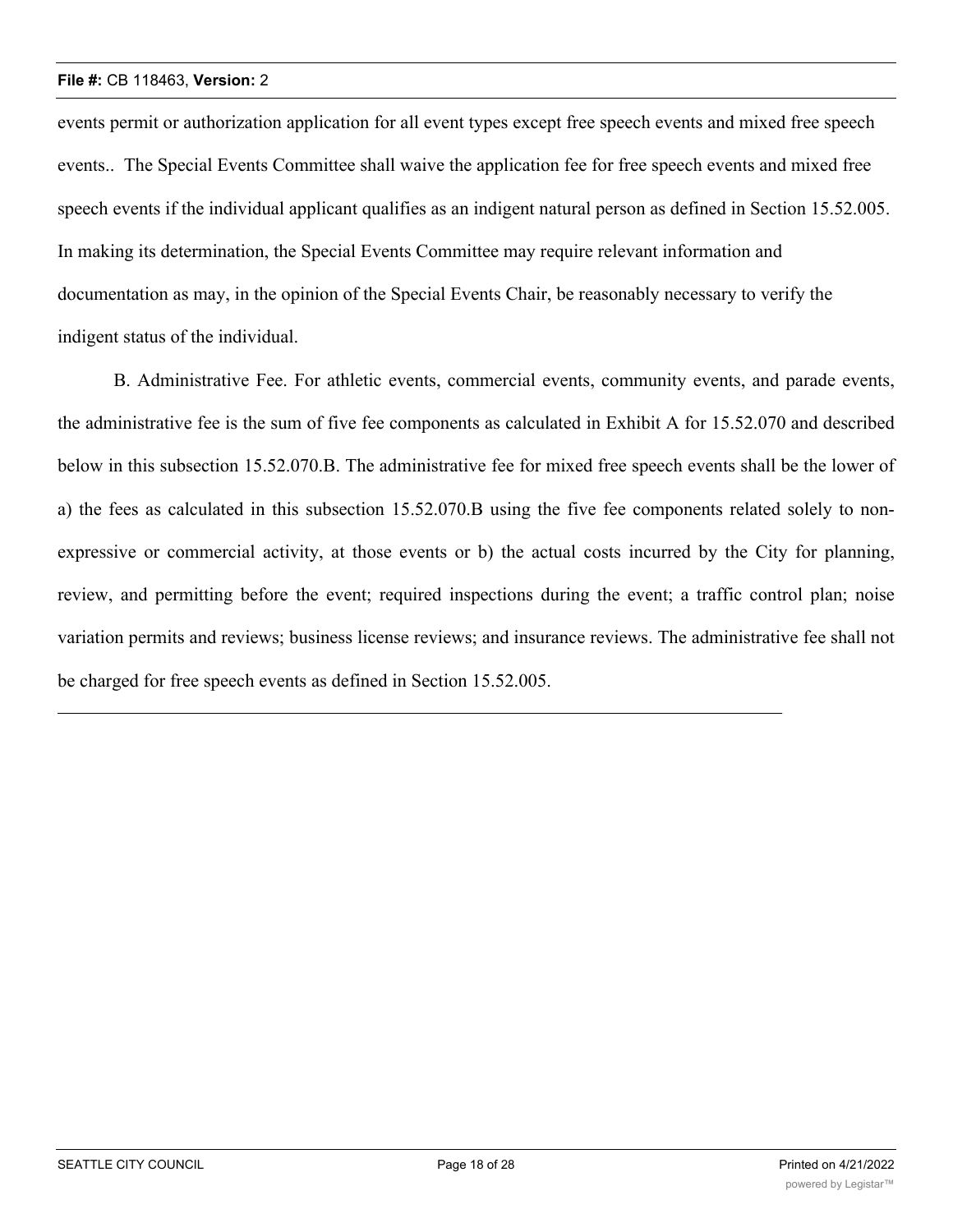|                                                                                                               |                                                                 | <u>Exhibit A for 15.52.070</u>                    |                                                          |                                                                                                                                                                                                                                                                               |  |  |  |  |
|---------------------------------------------------------------------------------------------------------------|-----------------------------------------------------------------|---------------------------------------------------|----------------------------------------------------------|-------------------------------------------------------------------------------------------------------------------------------------------------------------------------------------------------------------------------------------------------------------------------------|--|--|--|--|
| <b>ADMINISTRATIVE FEE</b>                                                                                     |                                                                 |                                                   |                                                          |                                                                                                                                                                                                                                                                               |  |  |  |  |
| Column $#$                                                                                                    | 1                                                               | $\overline{2}$                                    | 3                                                        | $\overline{4}$                                                                                                                                                                                                                                                                |  |  |  |  |
| (A) Street/Bridge Use                                                                                         |                                                                 |                                                   |                                                          |                                                                                                                                                                                                                                                                               |  |  |  |  |
| <b>Unit Type</b>                                                                                              | # of Street<br>Segments or<br><b>Unitswhole</b><br>numbers only | # of Hours<br><b>Closed or</b><br><b>Modified</b> | Fee per Hour                                             | <b>Subtotal</b>                                                                                                                                                                                                                                                               |  |  |  |  |
| <b>Principal arterials</b>                                                                                    |                                                                 |                                                   | \$<br>23                                                 | Column 1x2x3                                                                                                                                                                                                                                                                  |  |  |  |  |
| <b>Minor arterials</b><br><b>Collector arterials</b><br><u>Access streets</u><br><u>Highway/freeway ramps</u> |                                                                 |                                                   | \$<br>18<br>\$<br>12<br>\$<br>8<br>\$<br>30 <sup>°</sup> | Column 1x2x3<br>Column 1x2x3<br>Column 1x2x3<br>Column 1x2x3                                                                                                                                                                                                                  |  |  |  |  |
| <b>Bridges</b>                                                                                                |                                                                 |                                                   | $\overline{3}$<br>300                                    | Column 1x2x3                                                                                                                                                                                                                                                                  |  |  |  |  |
|                                                                                                               |                                                                 |                                                   |                                                          | (A) Sum of Column 4                                                                                                                                                                                                                                                           |  |  |  |  |
| (B) Arterials Intersected                                                                                     |                                                                 |                                                   |                                                          |                                                                                                                                                                                                                                                                               |  |  |  |  |
| <b>Intersection Type</b><br><b>Principal arterials</b>                                                        | # of Intersect<br><b>Arterials</b>                              | # of Hours<br>Closed or<br><b>Modified</b>        | Fee per Hour<br>\$<br>23                                 | <b>Subtotal</b><br>Column 1x2x3                                                                                                                                                                                                                                               |  |  |  |  |
| Minor arterials                                                                                               |                                                                 |                                                   | $\overline{\mathcal{E}}$<br>18 <sup>l</sup>              | Column 1x2x3                                                                                                                                                                                                                                                                  |  |  |  |  |
| <b>Collector arterials</b>                                                                                    |                                                                 |                                                   | \$<br>12                                                 | Column 1x2x3<br><b>(B)</b> Sum of Column 4                                                                                                                                                                                                                                    |  |  |  |  |
| (C) Prior Year Disc<br>Harbor Patrol, the minimum fee for $(A) + (B) - (C)$ is \$600.                         |                                                                 |                                                   |                                                          | A 25% discount applies to fees for (A) and (B) if the event is a repeat event taking p<br>general time, place, and manner as the previous year's event. If an event closes or<br>place, the minimum total fee for $(A) + (B)$ - $(C)$ is \$200. For any event utilizing Seatt |  |  |  |  |
|                                                                                                               |                                                                 |                                                   |                                                          | (C) = $(A+B)$ x (25%)                                                                                                                                                                                                                                                         |  |  |  |  |
| (D) Alcohol Area Fee                                                                                          | Column $\frac{1}{4}$                                            | 1<br><u># Alcohol Ardasee per Arda</u>            | $\overline{2}$<br>200<br>\$                              | 3<br>Subtotal<br>(D)Column 1x2                                                                                                                                                                                                                                                |  |  |  |  |
| (E) Vendor Fee                                                                                                |                                                                 |                                                   |                                                          |                                                                                                                                                                                                                                                                               |  |  |  |  |
|                                                                                                               |                                                                 | # Sales Vendorse per Vendor                       | 20I<br>\$.                                               | Subtotal<br>$(E)$ Column $1x2$                                                                                                                                                                                                                                                |  |  |  |  |
| TOTAL ADMINISTRATIVE(AEE(B) - (G)(D)+ (E)                                                                     |                                                                 |                                                   |                                                          |                                                                                                                                                                                                                                                                               |  |  |  |  |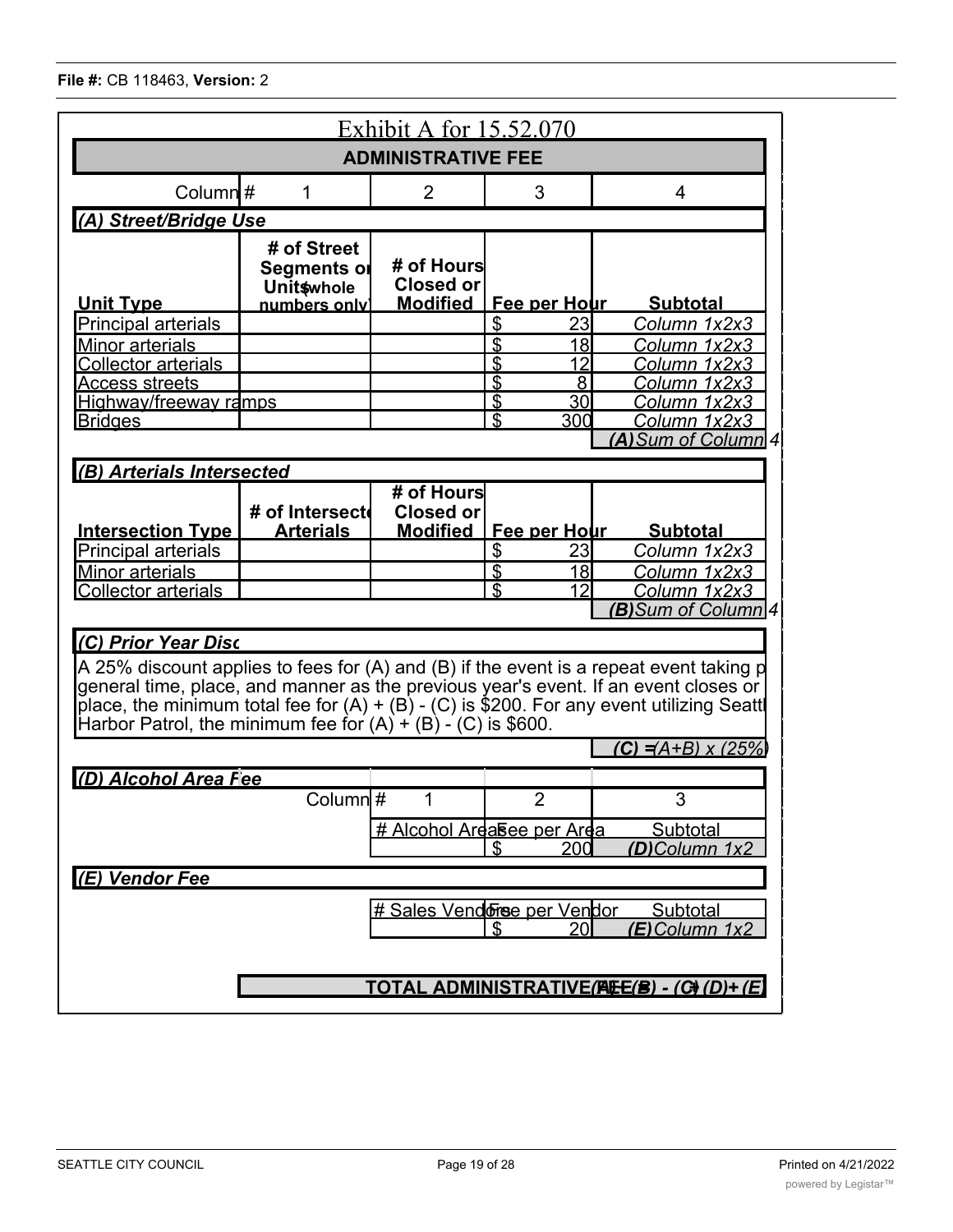1. Street/Bridge Use. To determine the type of street segment, the most current SDOT Planned Arterial Classifications Map, which reflects the legal street classification as described in Section 15.60.015, shall be used. In calculating this fee component, the following shall be reflected:

a. Street segments in the downtown core are counted as principal arterials regardless of the actual street classification.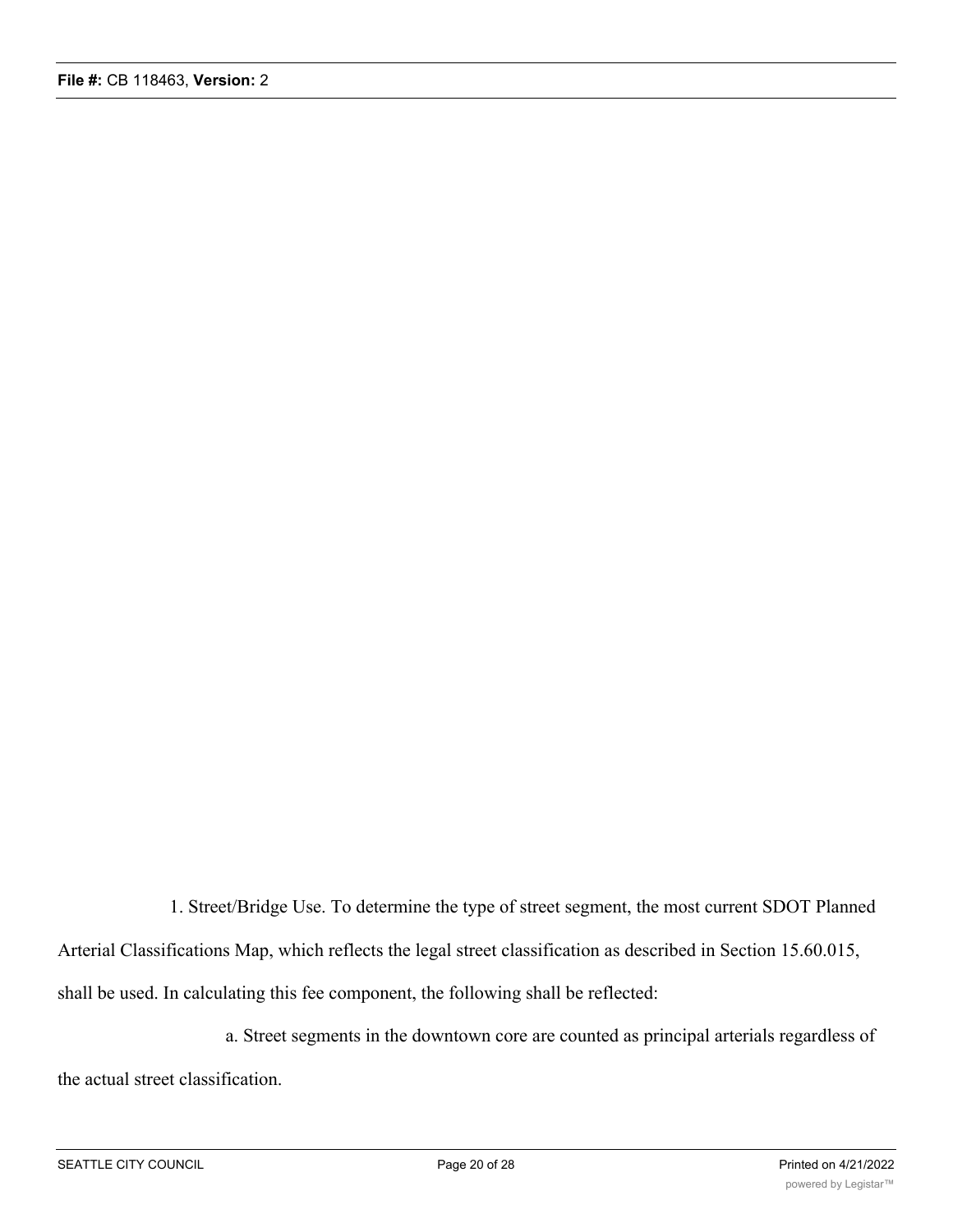b. The fee per hour is charged, rounded up to the nearest  $\frac{1}{2}$  hour, based on the amount of time the street is planned to be closed or modified to traffic.

c. Hours between the time of 12 a.m. and 6 a.m. are not included in the count if the event is 30 hours or longer.

2. Arterials Intersected. This component of the fee is calculated by multiplying the number of additional arterial intersections closed or modified by the number of hours it is closed or modified to traffic and/or the general public by the applicable fee per hour. To determine the type of arterial intersected, the most current SDOT Planned Arterial Classifications Map, which reflects the legal street classification as described in Section 15.60.015, shall be used. In calculating this fee component:

a. Those items identified in subsections 1.a, 1.b, and 1.c of this subsection 15.52.070.B shall be taken into account.

b. Intersections shall only be counted if the closed or occupied streets will block a full arterial intersection; if half the intersected street is an arterial and the other half is an access street, it is not included in the count.

c. If the closed street intersects a street with one type of arterial on one side and a different type of arterial on the other side, the lower level arterial is utilized for the count.

d. An arterial is considered intersected if normal traffic operations and conditions cannot be executed. An intersection that continues to allow traffic and transit to flow but requires them to wait longer than would be typically expected is included in the count.

3. Prior Year Discount. If the event is a repeat event taking place in the same general time, place, and manner as the most recent event, which must have taken place at least once within the previous two calendar years, the prior year discount applies. A discount of 25 percent is applied to the total components of subsections 1 and 2 of this subsection 15.52.070.B.

4. Alcohol Area Fee. For events that will include alcohol sales to the general public or event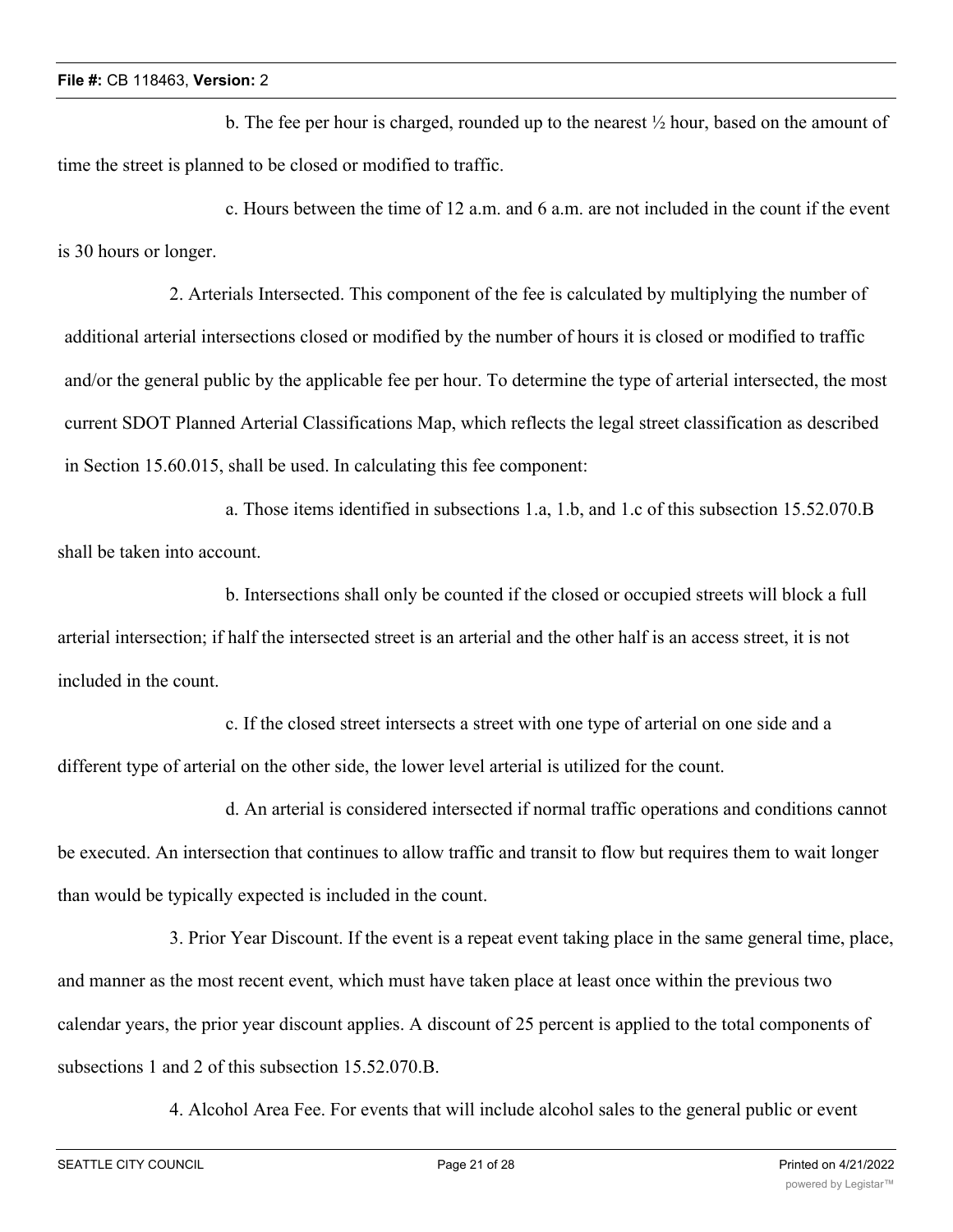attendees as permitted by the Washington Liquor and Cannabis Board, a fee per alcohol service area applies to those alcohol areas in a park, other City-owned property, excluding the Seattle Center area, or public place. The fee is \$200 for the first alcohol area and \$100 for each additional alcohol area.

5. Vendor Fee. For events providing or renting space to vendors selling or promoting products or services, a fee of \$20 per vendor applies. The fee only applies to vendors selling or promoting a commercial product or commercial service in a park, other City-owned property excluding the Seattle Center area, or public place. Vendors engaged solely in expressive activity such as leafletting, pamphleting or solicitation, or who are engaged in the sale of goods that are inextricably intertwined with statements carrying a religious, political, philosophical, or ideological message are not included. Other vendors with non-sales-related or noncommercial-related actions are not included.

C. Police Department Fee. For athletic events and commercial events, the police department fee applies and is calculated by multiplying the number of officers required to safely manage vehicle or waterway traffic and a reasonable number of officers within the event footprint to ensure safety and security by the number of hours per officer by a rate of \$67 per officer per hour as calculated in Exhibit B for 15.52.070 . The number of hours per officer are rounded up to the nearest half hour. A two hour minimum per officer applies. Any officers paid for by the organizer through agreements with Parks, the Seattle Center, or other agreements with the Seattle Police Department, are separate and not included as part of this fee. Police department fees shall not be charged for community events, parade events, free speech events, or mixed free speech events as defined in Section 15.52.005.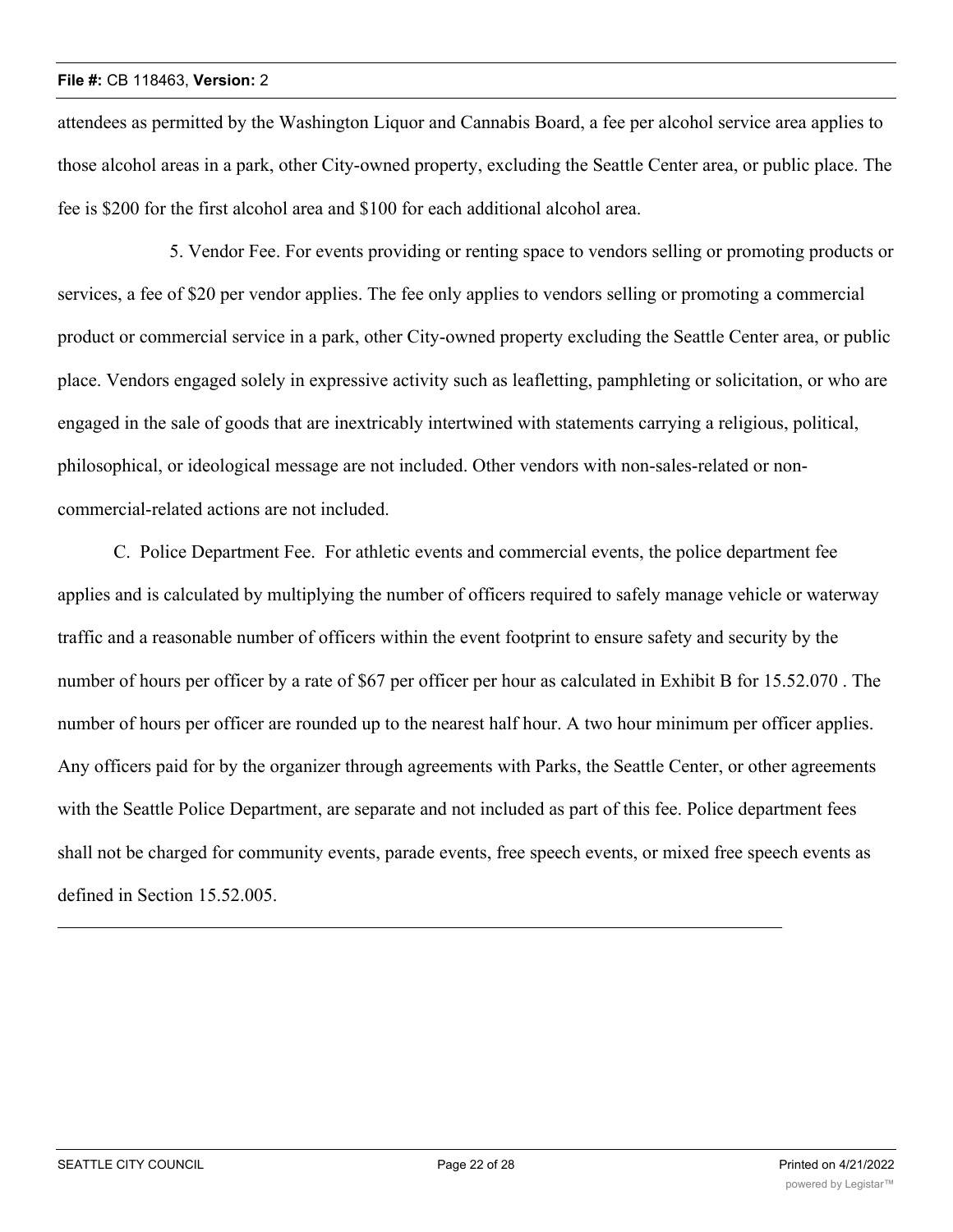| Exhibit B for 15.52.070             |            |  |                        |                         |  |  |  |  |
|-------------------------------------|------------|--|------------------------|-------------------------|--|--|--|--|
| <b>POLICE DEPARTMENT FOLICAble)</b> |            |  |                        |                         |  |  |  |  |
| Column $\sharp$                     |            |  |                        |                         |  |  |  |  |
|                                     | # officers |  | # hours each Rate/Hour | <sup>г</sup> otaı       |  |  |  |  |
|                                     |            |  |                        | Fee $=$ Column $1x2x$ B |  |  |  |  |
|                                     |            |  |                        |                         |  |  |  |  |

D. Citywide Event Fee. The citywide event fee is applicable only to citywide events as defined in Section 15.52.005. The chair of the Special Events Committee, in consultation with the Special Events Committee and Seattle Police Department, is hereby authorized to negotiate and finalize an agreement with organizers of citywide events concerning services, resources, fees, and safety and security. The agreement must be supported by the Chief of Police representative on the Special Events Committee and a majority vote of the Special Events Committee. The citywide event fee must delineate an amount for the administrative fee and the police department fee.

E. Late Fees. If late fees are required as determined in subsection 15.52.060.A, the application fee shall be \$150 and the administrative fee shall be 120 percent of the administrative fee calculated as if the event's application were submitted on time.

F. Other Fees. Other costs and fees, to be paid in addition to the fees under this Section 15.52.070, include, but are not limited to: Seattle Parks fees (including vendor fees for vendors in parks); Seattle Center fees; utilized emergency management services; Seattle Fire Department and/or Fire Marshal inspection fees; parking meter loss revenue; business licensing fees; penalties; noise variance fees; and post-event cleanup.

G. Fee Adjustments. The hourly rates described in subsections 1 and 2 of subsection 15.52.070.B shall be revised by the Special Events Committee annually based on changes in the purchasing power of the dollar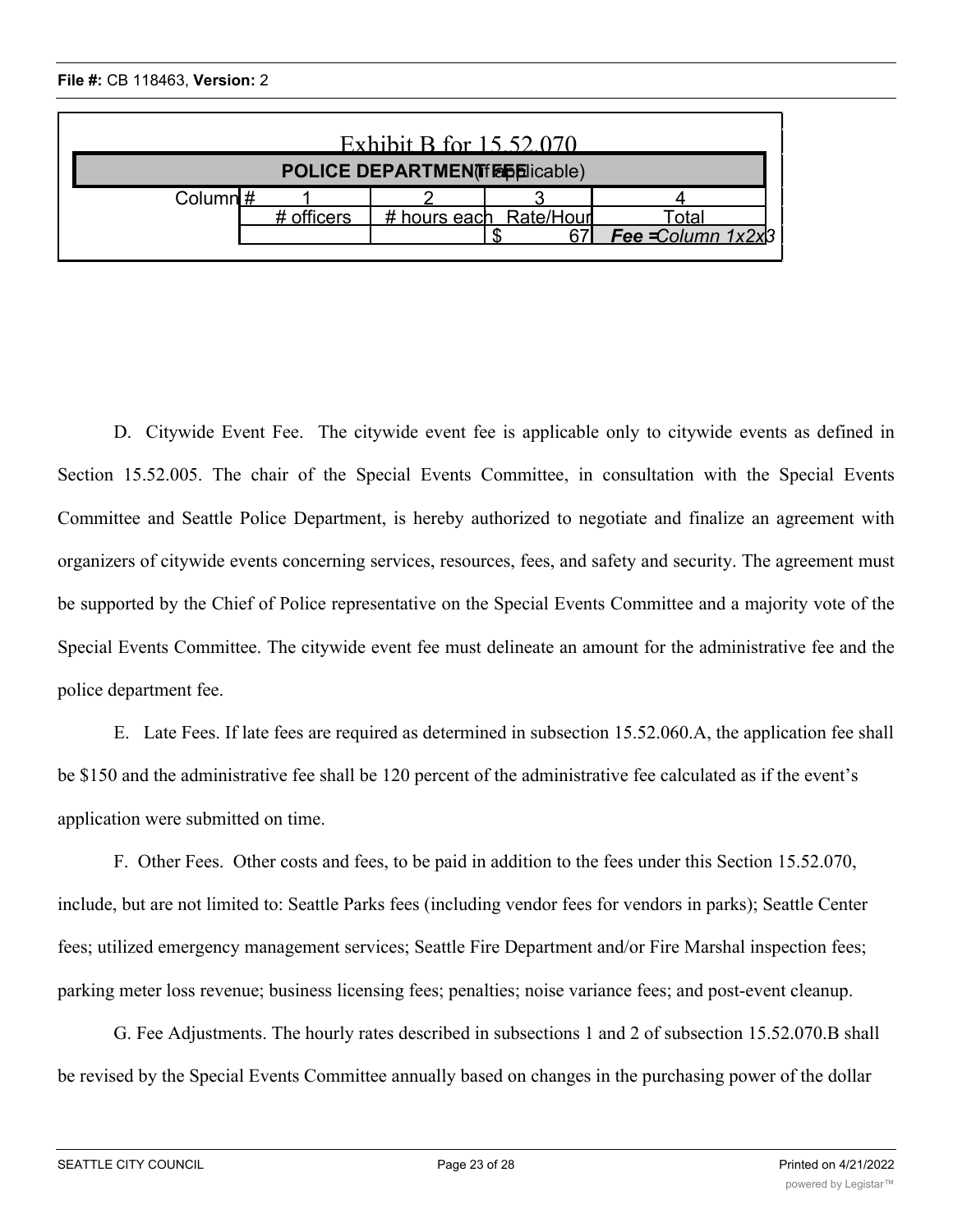during the preceding year shown by the Consumer Price Index for Urban Wage Earners and Clerical Workers for Seattle-Tacoma-Bremerton, WA, First Six Months, published in or about August of each year by the U.S. Department of Labor Bureau of Labor Statistics. The first adjustment shall apply in 2018. Adjustments shall use 2017 as the base year but fee components shall not increase by more than ten percent from one year to the next. The Special Events Committee may determine whether to adjust the application fee, vendor fee, alcohol area fee, or police department fee, but it may only do so once per year in conjunction with the administrative fee adjustment and shall not increase by more than ten percent from one year to the next. Without including any phase-in discount, when the police department fee is established for an event for the first time, if an event is a repeat event taking place in the same general time, place, and manner as it did in the previous year, and no documented issues during previous years' events would demand the need for additional officer support, the police department fee for an event shall not increase by more than ten percent from the previous year.

H. When Payable. A fee deposit in the entire amount of the administrative fee and police department fee, as applicable, is due and payable 30 days before the first date of the event unless the Special Events Committee authorized an alternate arrangement. In no circumstance shall the permit be issued without previous deposit of the entire fee. All payments shall be deposited into the City Treasury to the credit of the Treasurer's Clearing Fund; and once the event is complete, the amount due to the City shall be transferred to the General Fund Special Event Revenue Account.

### I. Refunds

1. The event organizer may apply for a refund to the Special Events Committee within 30 days after the original event start date.

2. The application fee is non-refundable.

3. If the permit has not been issued, the total fee deposit may be refunded at 100 percent.

4. If the permit was issued and fee deposit made but the event is cancelled by the Special Events Committee for a reason outside of the event organizer's control, the total fee deposit may be refunded at 100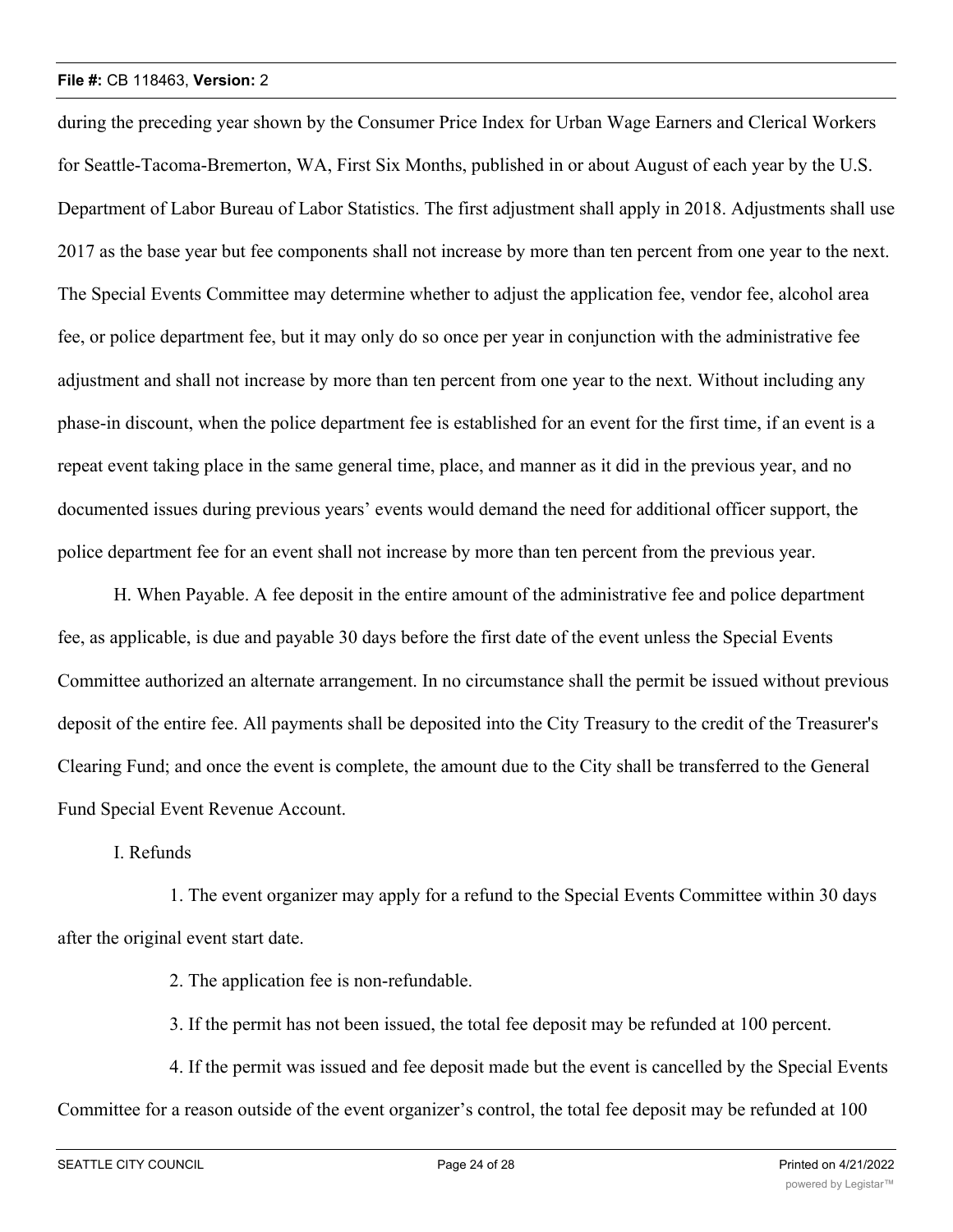percent.

5. If the permit was issued and fee deposit made but the event is cancelled by the event organizer at least three business days before the event start date, the administrative fee may be refunded at 50 percent and the police department fee may be refunded at 100 percent.

6. If the permit was issued and fee deposit made but the event is cancelled by the event organizer during the three business days before the event start date, the administrative fee shall not be refunded and the police department fee may be refunded at 90 percent.

7. If the amount of police officers and police officer hours paid for by the event organizer through the police department fee is greater than the number of police officers and police officer hours provided by the Seattle Police Department at the event, the fee amount overpaid by the event organizer shall be refunded at 100 percent.

8. If the actual costs for a mixed free speech event are less than the amount paid by the applicant, the applicant shall be refunded the excess paid.

J. Phase-In Discount. If a 2016 event will be conducted in the same general time, place, and manner as the 2015 event but would realize a total special events fee increase from 2015 to 2016 if calculated in full as a result of these fee increases, then the total 2016 special events fee, comprised of the administrative fee and police department fee (if applicable), shall be discounted. The discounted special events fee for 2016 shall be equal to: the event's 2015 special events fee plus 50 percent of the total special events fee increase from 2015 to 2016. The phase-in discount applies to all special event types except citywide events. The discount applies to 2016 events only. For 2017 and later, the full special events fee applies to all events.

Section 10. Section 15.52.080 of the Seattle Municipal Code, enacted by Ordinance 115982, is amended as follows:

### **15.52.080 Exemptions from fees ((.))**

((No fee shall be imposed when prohibited by the First and Fourteenth Amendments to the United States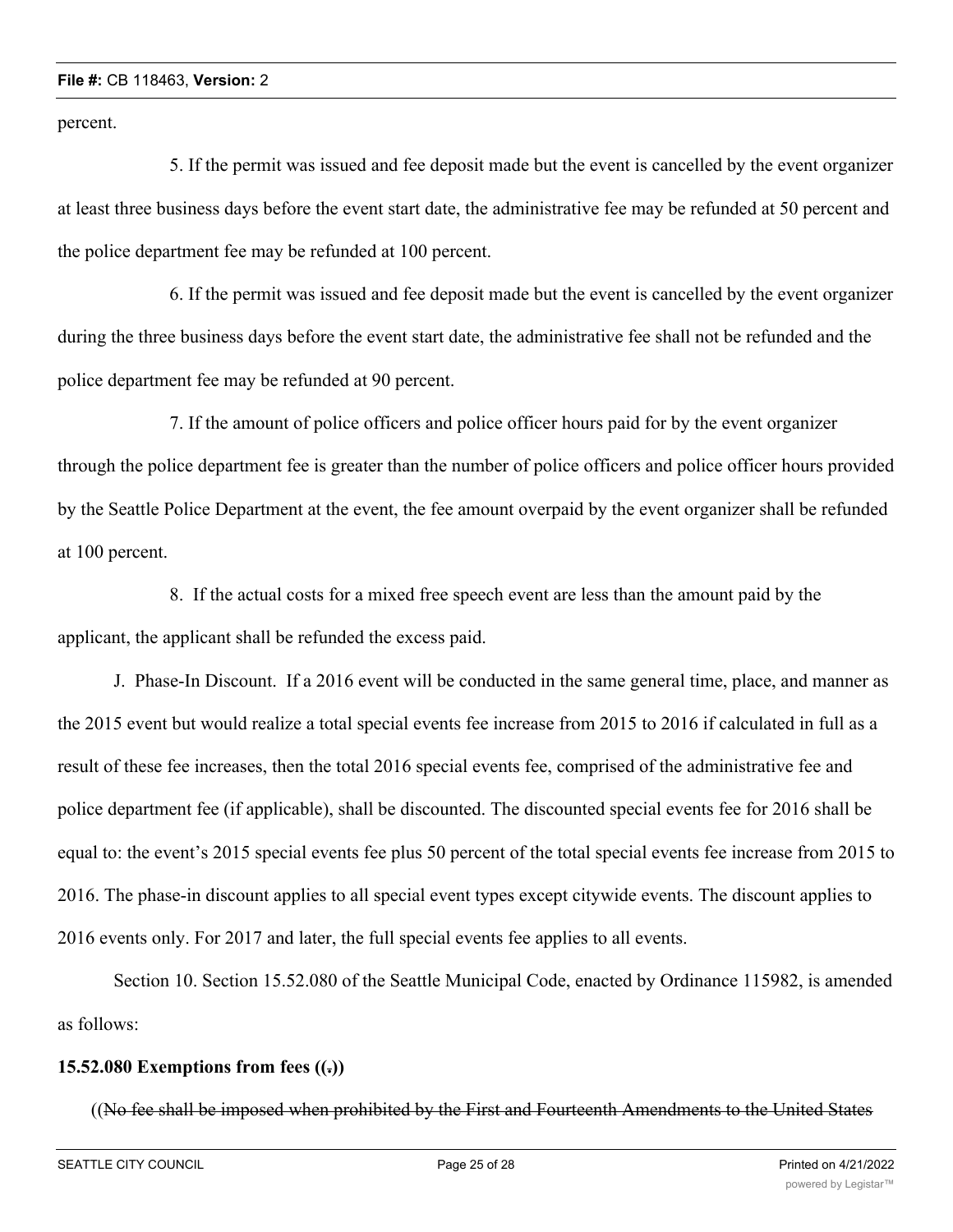Constitution, or Article I, Section 3, 4, 5, or 11 of the Washington Constitution. Political or religious activity intended primarily for the communication or expression of ideas shall be presumed to be a constitutionally protected event. Factors that may be considered in evaluating whether or not the fee applies include the nature of the event; the extent of commercial activity, such as the sales of food, goods, and services; product advertising or promotion, or other business participation in the event; the use or application of any funds raised; if part of an annual tradition or a series, previous events in the sequence; and the public perception of the event.

No fee shall apply to a block party with an anticipated attendance of three hundred (300) people or fewer that closes off a residential street segment no more than one (1) block in length, a sidewalk or alley abutting a park, or an unopened right-of-way for eight (8) hours or less during daylight hours, and does not need police service for crowd control.)

No fee shall be imposed under this ((chapter)) Chapter 15.52 on events that are authorized by a special ordinance ((which)) that sets out fees or charges for that particular event.

Section 11. Section 15.52.090 of the Seattle Municipal Code, enacted by Ordinance 115982, is amended as follows:

# **15.52.090 Exclusions ((.))**

This ((chapter excludes events at)) Chapter 15.52 does not apply to:

a. Events occurring solely in the Seattle Center area; or

b. Events occurring solely in stadiums or other venues managed by Transportation Management Plans that are submitted separately to the City, including, but not limited to, events at Century Link Field and Event Center, Husky Stadium, Key Arena, and Safeco Field; or

c. ((events of or)) Events under the authority of the United States; or

d. ((and/or use of streets or)) Events using parks or public places as a result of or preparation for a fire, earthquake, or other disaster, or practices or exercises for disaster management.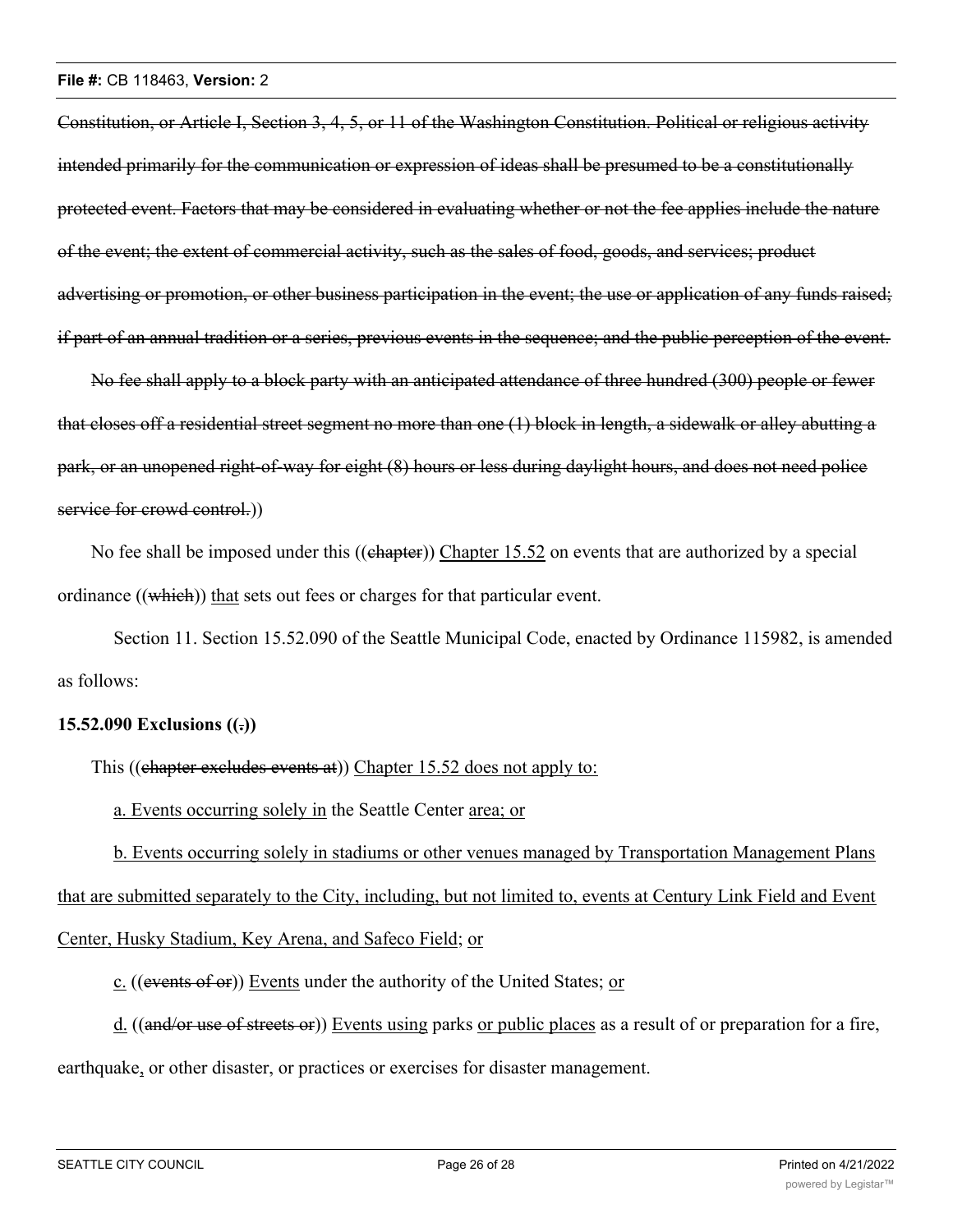Section 12. A new Section 15.52.100 is added to the Seattle Municipal Code as follows:

### **15.52.100 Audit requested**

The City Council requests the Seattle City Auditor to audit the Seattle Police Department's process for staffing special events. This audit should include the planning, authorization, staffing levels, attendance, and payment of officers for permitted special events under Chapter 15.52. The City Council requests that the first audit take place in the first quarter of 2016 and cover special events staffing for 2010 through 2015. The City Budget Office shall utilize the audit's results and recommendations to perform subsequent annual reviews to take place in the first quarter of each year and cover special events staffing for the previous year. The final review will take place in 2020 unless City Council directs otherwise.

Section 13. This ordinance shall take effect on January 1, 2016.

Passed by the City Council the day of , 2015, and

signed by me in open session in authentication of its passage this

 $day of$   $, 2015.$ 

President of the City Council

 $\mathcal{L}=\mathcal{L}=\mathcal{L}=\mathcal{L}=\mathcal{L}=\mathcal{L}=\mathcal{L}=\mathcal{L}=\mathcal{L}=\mathcal{L}=\mathcal{L}=\mathcal{L}=\mathcal{L}=\mathcal{L}=\mathcal{L}=\mathcal{L}=\mathcal{L}=\mathcal{L}=\mathcal{L}=\mathcal{L}=\mathcal{L}=\mathcal{L}=\mathcal{L}=\mathcal{L}=\mathcal{L}=\mathcal{L}=\mathcal{L}=\mathcal{L}=\mathcal{L}=\mathcal{L}=\mathcal{L}=\mathcal{L}=\mathcal{L}=\mathcal{L}=\mathcal{L}=\mathcal{L}=\mathcal{$ 

 $\mathcal{L}=\mathcal{L}=\mathcal{L}=\mathcal{L}=\mathcal{L}=\mathcal{L}=\mathcal{L}=\mathcal{L}=\mathcal{L}=\mathcal{L}=\mathcal{L}=\mathcal{L}=\mathcal{L}=\mathcal{L}=\mathcal{L}=\mathcal{L}=\mathcal{L}=\mathcal{L}=\mathcal{L}=\mathcal{L}=\mathcal{L}=\mathcal{L}=\mathcal{L}=\mathcal{L}=\mathcal{L}=\mathcal{L}=\mathcal{L}=\mathcal{L}=\mathcal{L}=\mathcal{L}=\mathcal{L}=\mathcal{L}=\mathcal{L}=\mathcal{L}=\mathcal{L}=\mathcal{L}=\mathcal{$ 

Approved by me this \_\_\_\_ day of \_\_\_\_\_\_\_\_\_\_\_\_\_\_\_\_\_\_, 2015.

Edward B. Murray, Mayor